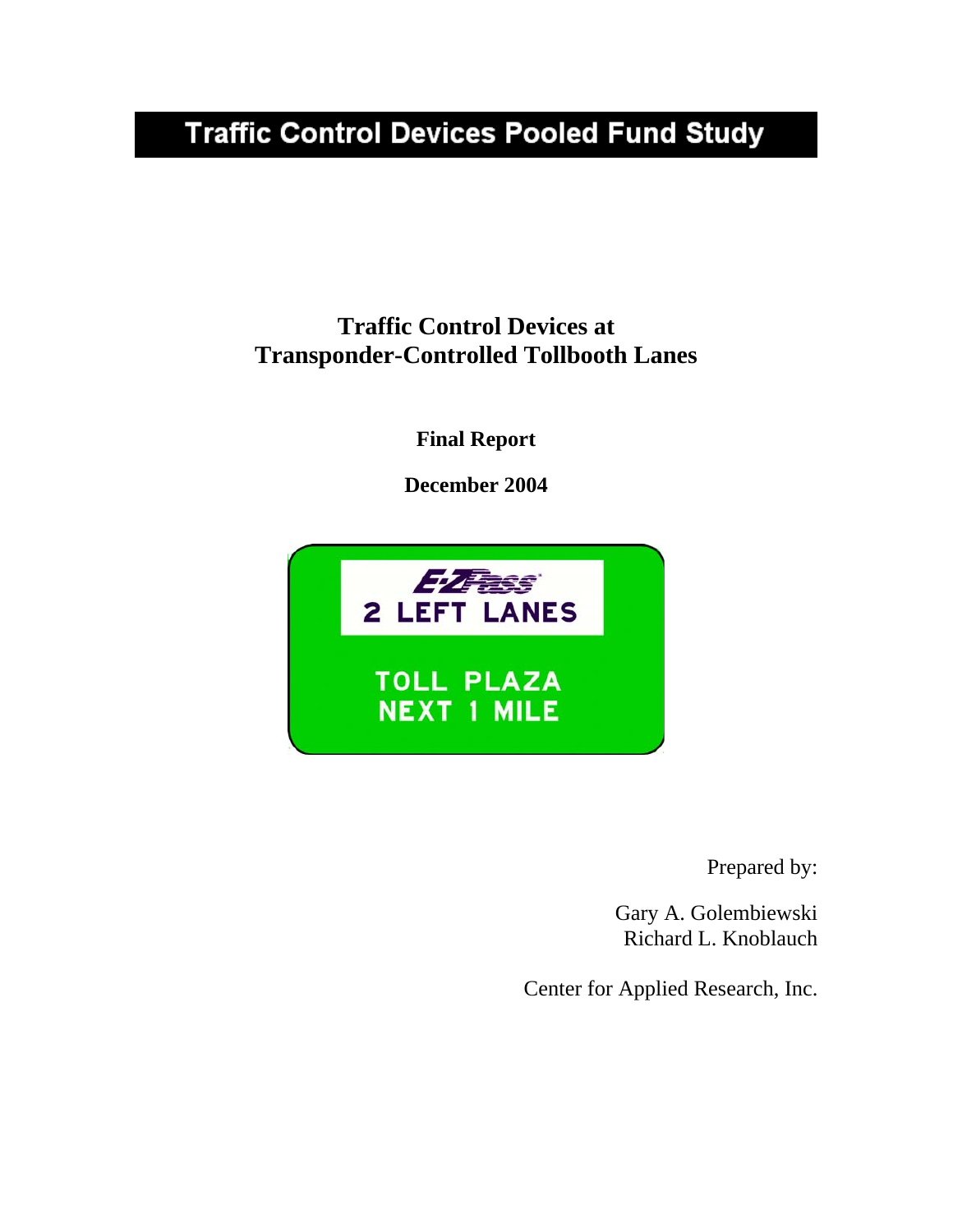This research project was sponsored by the Traffic Control Devices Pooled Fund Study, TPF-5(065). Members of the Pooled Fund Study Panel are as follows:

Gerry Meis, California Department of Transportation Mark Wilson, Florida Department of Transportation Keith Golden, Georgia Department of Transportation Larry Gregg, Illinois Department of Transportation Tim Crouch, Iowa Department of Transportation Steven Buckley, Kansas Department of Transportation John Smith, Mississippi Department of Transportation Julie Stotlemeyer, Missouri Department of Transportation Randy Peters, Nebraska Department of Transportation Scott Thorson, Nevada Department of Transportation Patt Ott, New Jersey Department of Transportation Doug Bartlett, New Jersey Department of Transportation David Woodin, New York Department of Transportation Lori Cove, North Carolina Department of Transportation Kenneth Williams, Pennsylvania Department of Transportation Don Turner, South Carolina Department of Transportation Greg Brinkmeyer, Texas Department of Transportation Tom Notbohm, Wisconsin Department of Transportation Roger Wentz, American Traffic Safety Services Association (ATSSA) Lee Billingsley, Broward County, Florida Department of Transportation John Fisher, Los Angeles, California Department of Transportation

Debra Chappell, Federal Highway Administration, Office of Safety Butch Wlaschin, Federal Highway Administration, Office of Program Development Scott Wainwright, Federal Highway Administration, Office of Operations Joe Moyer, Federal Highway Administration, Office of Safety R&D Bryan Katz, Science Applications International Corporation

The objective of the Traffic Control Devices Pooled Fund Study (TCD PFS) is to assemble a group composed of State and local agencies, appropriate organizations and the FHWA to 1) establish a systematic procedure to select, test, and evaluate approaches to novel TCD concepts as well as incorporation of results into the MUTCD; 2) select novel TCD approaches to test and evaluate; 3) determine methods of evaluation for novel TCD approaches; 4) initiate and monitor projects intended to address evaluation of the novel TCDs; 5) disseminate results; and 6) assist MUTCD incorporation and implementation of results.

To join the TCD PFS, or for more information about the TCD PFS

- Contact Joe Moyer at (202) 493-3370 or contact Scott Wainwright (202) 366-0857
- Visit www.pooledfund.org and search for study # TPF-5(065).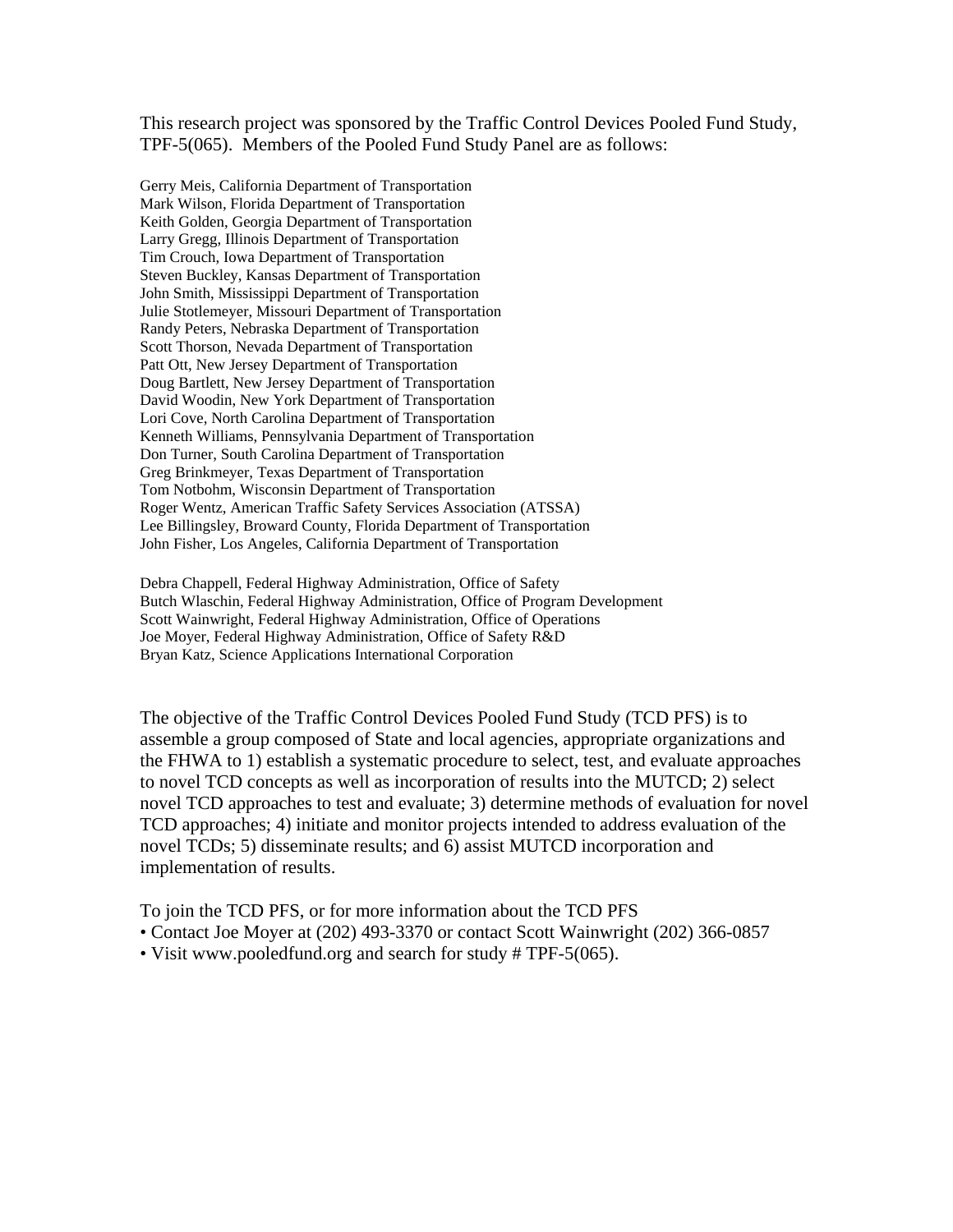## **TABLE OF CONTENTS**

| 5.                                                        |  |
|-----------------------------------------------------------|--|
|                                                           |  |
|                                                           |  |
|                                                           |  |
|                                                           |  |
|                                                           |  |
|                                                           |  |
|                                                           |  |
| Appendix C - Example of Voltage to Distance Conversion 39 |  |

## List of TABLES

| Table 3. Summary of Background Color - Legibility Distance - Guidance |  |
|-----------------------------------------------------------------------|--|
|                                                                       |  |
| Table 4. Summary of Background Color - Legibility Distance - Guidance |  |
|                                                                       |  |
| Table 5. Summary of Background Color - Legibility Distance - Guidance |  |
|                                                                       |  |
| Table 6. Pictograph Legibility Distance - Background Color  24        |  |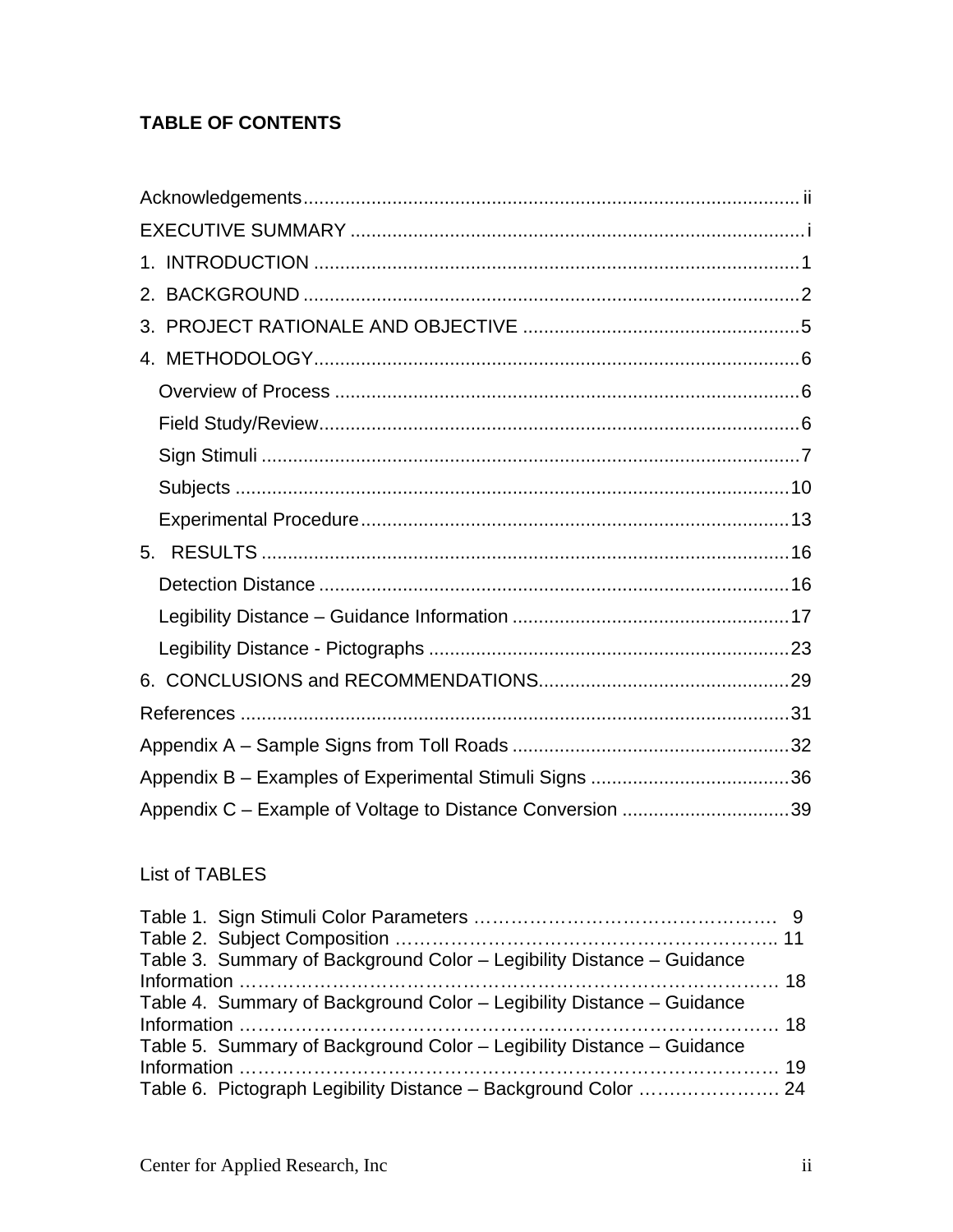| Table 9. Pictograph Legibility Distance - Summary of Underlay Color and |  |
|-------------------------------------------------------------------------|--|
|                                                                         |  |

## List of FIGURES

| Figure 1. Example of Laboratory Experiment Sign                           | 8  |
|---------------------------------------------------------------------------|----|
| Figure 2. Depiction of Simulated to Actual Sign Size Relationship         | 12 |
|                                                                           | 17 |
| Figure 4. Legibility Distance – Black Background by Font Color            | 19 |
| Figure 5. Legibility Distance – Green Background by Font Color            | 20 |
| Figure 6. Legibility Distance – White Background by Font Color            | 20 |
| Figure 7. Legibility Distance – Yellow Background by Font Color           | 21 |
| Figure 8 Legibility Distance – Blue Background by Font Color              | 21 |
| Figure 9. Legibility Distance – Purple Background by Font Color           | 22 |
| Figure 10. Legibility Distance – Comparison of all Combinations of        |    |
|                                                                           |    |
|                                                                           | 26 |
|                                                                           | 27 |
|                                                                           |    |
|                                                                           |    |
| Figure 15. Pictograph Legibility Distance – Summary of All Pictographs by |    |
|                                                                           |    |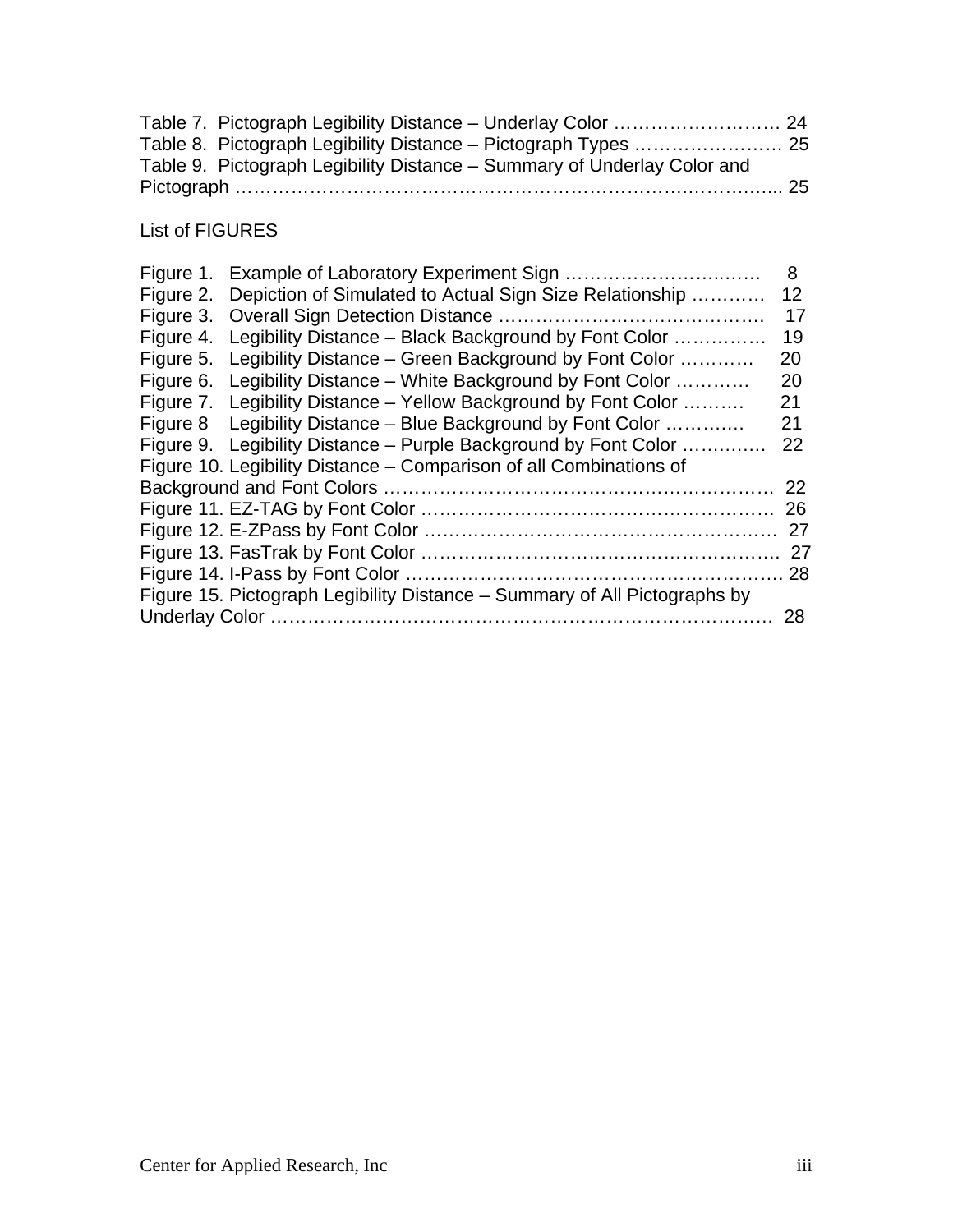#### **ACKNOWLEDGEMENTS**

<span id="page-4-0"></span>The Center for Applied Research, Inc. would like to thank Joe Moyer, the project's COTR and the members of the Pooled Fund Consortium, especially Scott Wainwright, for their insights into the issues of ETC signing and their comments and contributions to the experimental plan. We would also like to thank Steve Fleger, Bryan Katz, and Dana Duke of Science Applications International Corporation who were instrumental in implementing the software applications and data collection procedures for the laboratory experiment.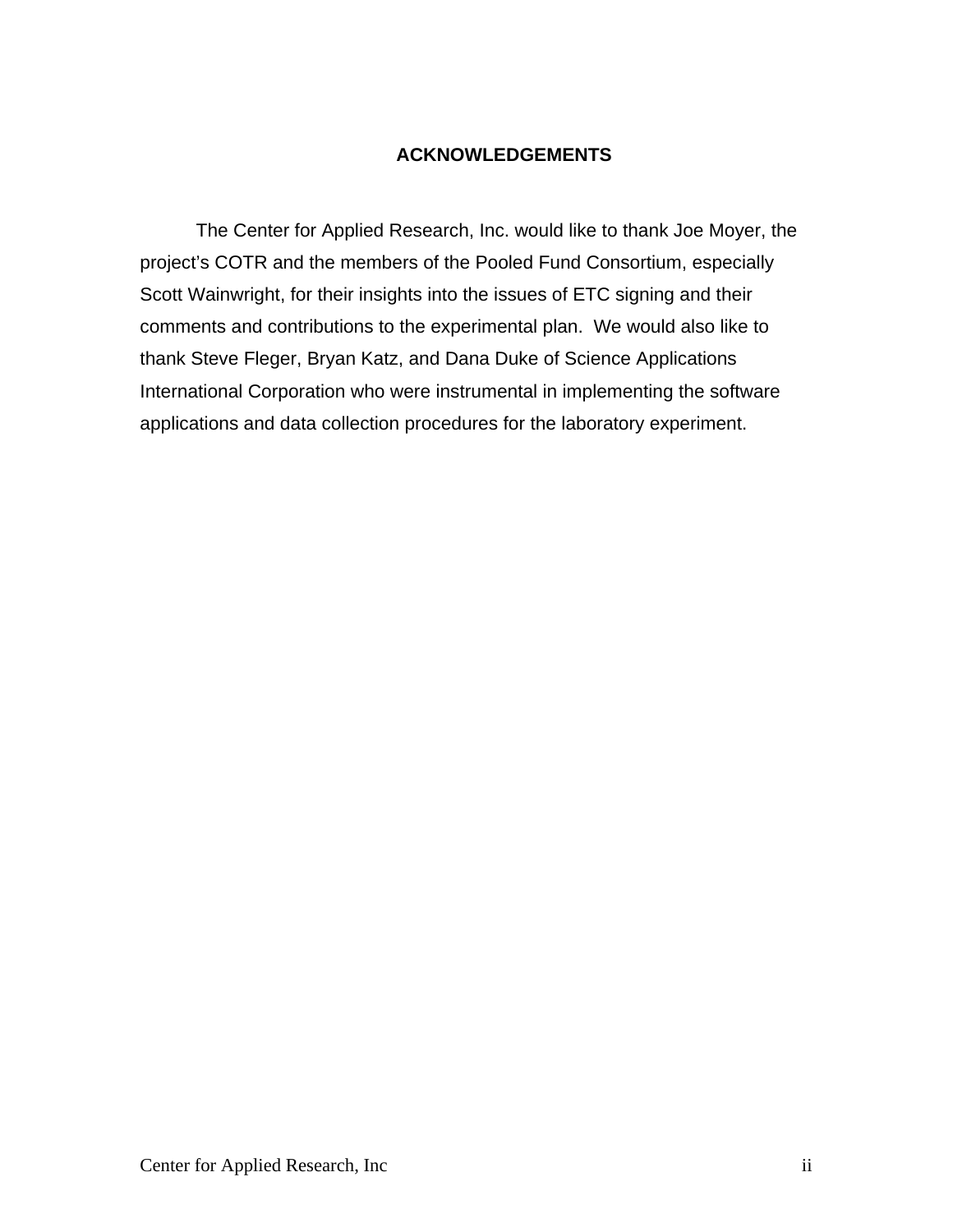#### **EXECUTIVE SUMMARY**

<span id="page-5-0"></span>Currently, the number of toll roads are increasing in the United States and the signing practices that do exist vary across jurisdictions. In addition to the expansion in toll roads, there is an increase in the use of electronic toll collection (ETC) transponders. While some standardization is evident, especially on the E-ZPass-supported toll facilities, toll road signage, guidance information, and the designs for the pictographs used for the toll road names (e.g., E-ZPass, I-Pass, etc.) reflect a variety of graphical conventions.

 To address four basic elements of ETC-supported toll road signs (background color, font color, underlay color, and pictograph) this study was conducted.

The study reviewed selected ETC toll road signs in the United States to help determine basic elements and options to be used in the laboratory experiment. Based on this information, 35mm slides were developed using a standard sign-design software package. The 120 signs used the following elements in various combinations:

- Six background colors black, green, white, yellow, light blue and purple
- Four font colors black, green, white, and yellow
- Five colors that underlay the toll road pictograph  $-$  black, green, white, yellow, and light blue
- Four pictographs currently in use EZ TAG, E-ZPass, I-Pass, and FasTrak

The signs were presented to 60 subjects (equally divided by sex and age group) in the Turner-Fairbank Highway Research Center's Sign Simulator. The signs were shown to subjects starting at a simulated distance of approximately 13,500 feet and would "zoom" toward the subjects, at a constant speed controlled by the laboratory's computer. Subjects indicated when they could first see the sign (detection distance); when they could read the guidance information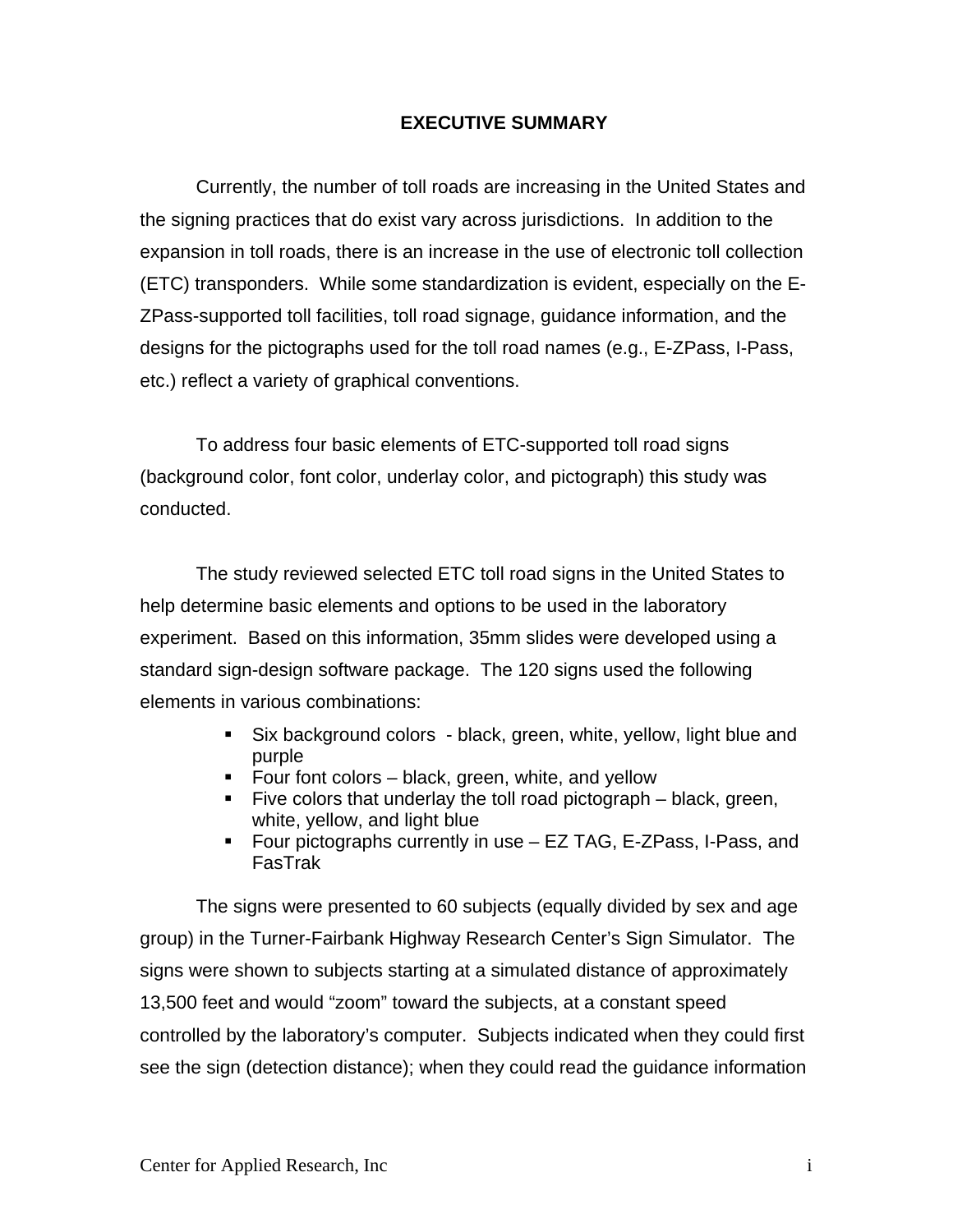(guidance legibility distance) and when they could read the pictograph (pictograph legibility distance).

Analysis of the results showed that

- Overall, green as a background color obtained the longest guidance information legibility distance
- Fonts that provided the highest contrast to the background color (such as white) were most effective for legibility
- The EZ TAG pictograph (which was purple, as were all pictographs in this study) showed dramatically longer legibility distances than did the other pictographs, this result was consistent across all underlay colors
- The underlay colors that showed the highest contrast to the pictographs were most effective and included all the lighter colors tested (white, yellow, and light blue)

Based on these results, the following recommendations are offered

(assuming the pictographs remain purple, as tested in this study):

- Green is the established guidance sign color. Its effectiveness in this study shows it should be retained and the font color should remain white.
- **Purple as "the" pictograph color appears to be a good choice but only if** its underlay is a highly contrasting color such as white or green or even light blue.
- This study shows there is some evidence that "more stylized" pictographs can be difficult to read, especially at farther distances and for drivers who may be new to the toll facility. It is recommended that to help drivers read these, the type of design be carefully considered, especially to allow a high underlay to pictograph ratio or to simplify the new pictographs, when possible.
- **Finally, the research supports other research showing older drivers** need more time to perceive and process information. This information should be considered for guidelines on sign placement and frequency along toll roads.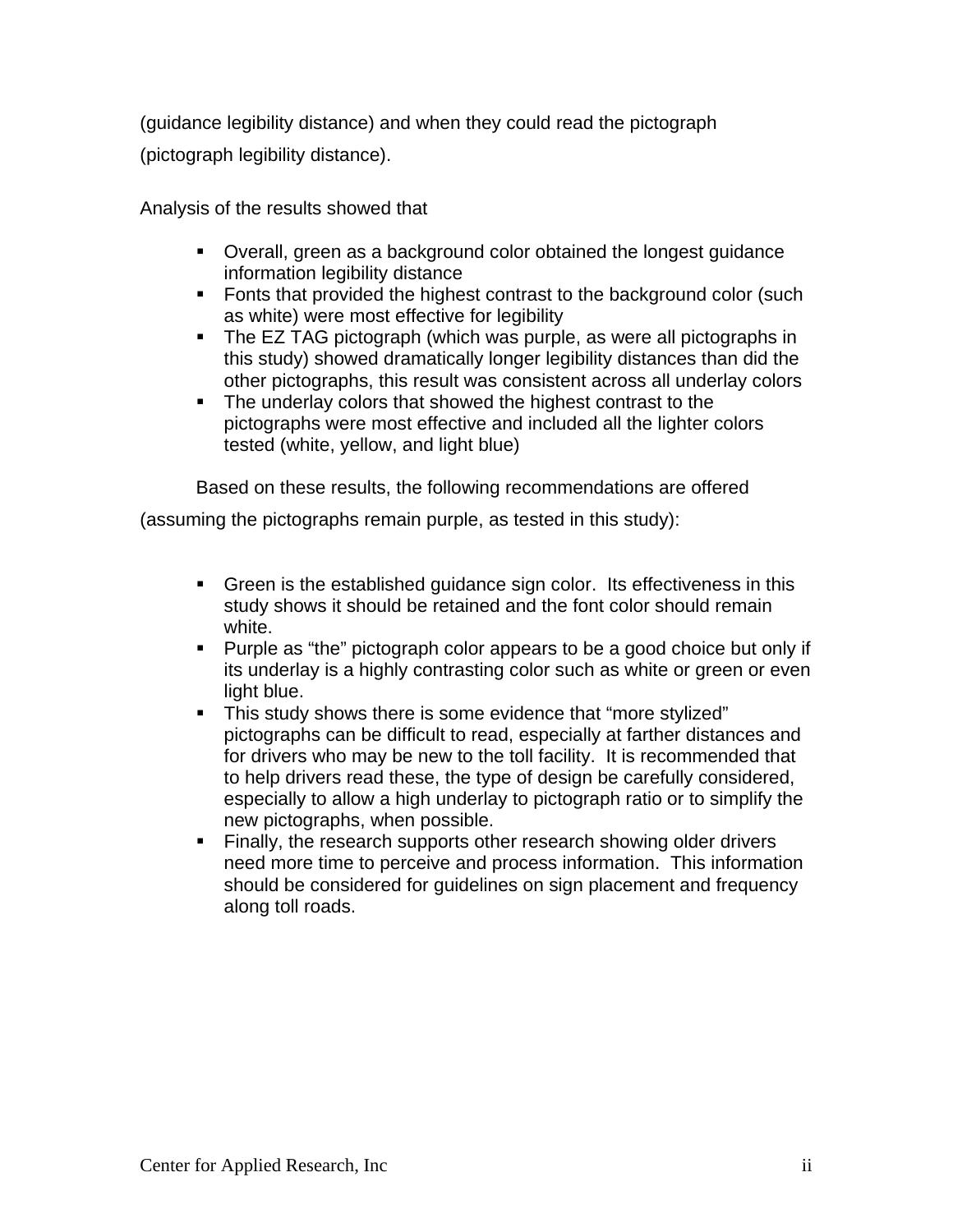#### **1. INTRODUCTION**

<span id="page-7-0"></span>Bob is traveling from Boston to Florida, driving on interstates, back roads, and occasionally, toll roads. As he drives South, he marvels at how easy it is to follow the Interstate, State, and County roads. The sign shapes, colors, and numbering schemes are all consistent between the States, counties, and towns. It seems impossible to get lost – until he decides to drive on the toll roads.

The first two toll roads seem relatively easy, the New Jersey Turnpike and the New York State Thruway. Since he has an E-ZPass, he recognizes the Electronic Toll Collection (ETC) lanes and uses them accordingly. After driving on some back roads to get soft shell crab near the Chesapeake Bay, he returns to the Interstate and then the Dulles Toll Road. Seems like a bargain to get through Northern Virginia near rush hour but he asks himself, "What is SmartTag? – Is that like E-ZPass?" "Why is the sign a pinkish red?" Not taking a chance of trying to use his E-ZPass in what looks like an (ETC) lane, he drives through the exact change lane to pay his toll, even though he might also be charged on his E-ZPass account. Staying on I-95 through the mid-Atlantic, he decides to stop in South Carolina to see a friend in Hilton Head. Rather than try to use the local roads, he sees a yellow sign warning him of a toll road ahead. As he merges on, he spies what looks like a stylized letter "P" ("… or is it a Palm tree?"…) and a sign with, "Palmetto Pass," written on it. Is this road only for the locals?" he wonders. He continues on and finally reaches his friend's house in Florida.

Bob's questions and concerns about toll roads and ETC lanes are not unique. Thanks to the MUTCD, virtually all roads in the United States have a standardized and consistent system to guide drivers throughout the entire country. Their shapes, colors, and placement – basically all sign elements and parameters – have been carefully researched. Their operational and installation requirements are specified in the MUTCD; except for signs that are used on toll roads.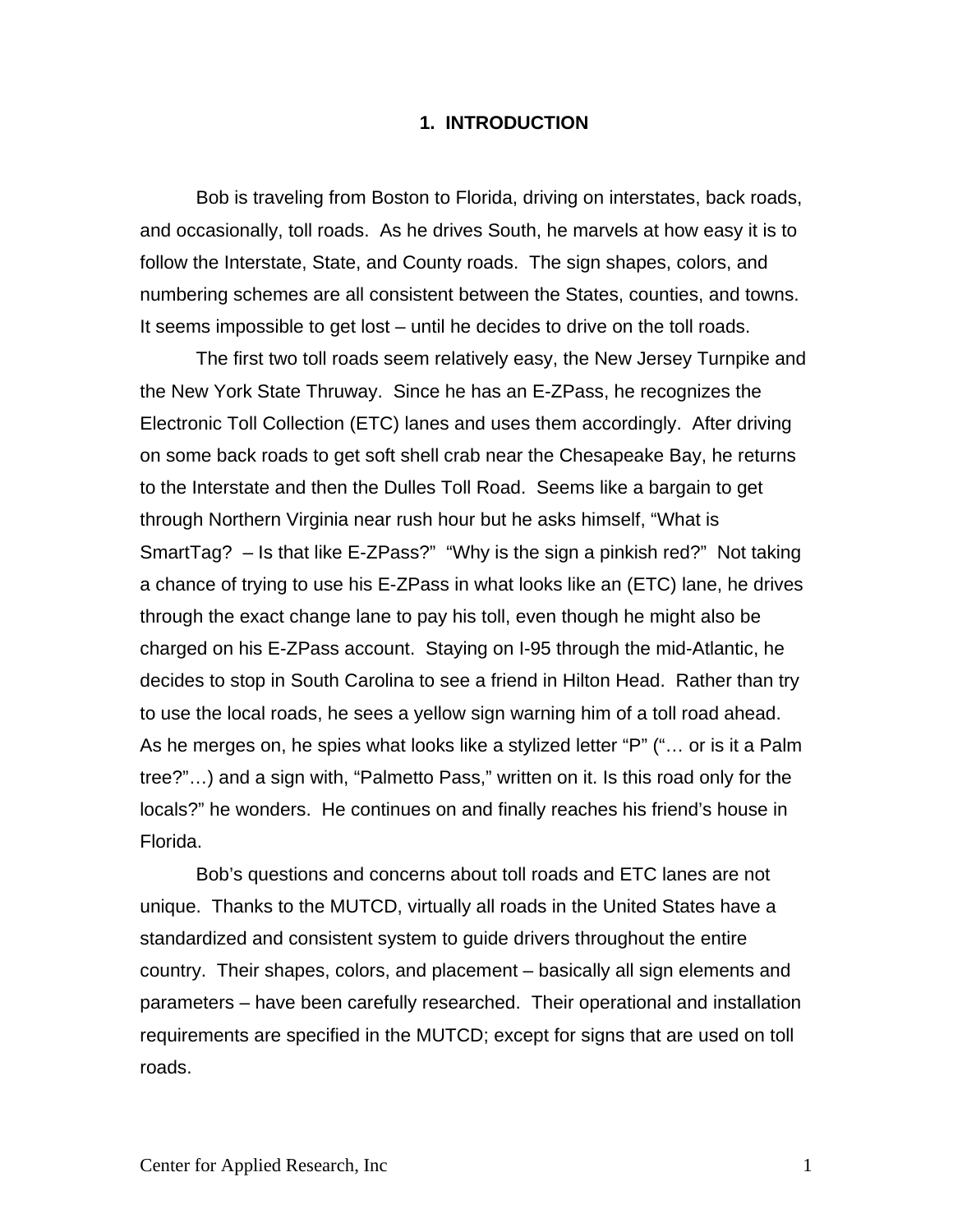#### **2. BACKGROUND**

<span id="page-8-0"></span>As discussed above, the number of toll lanes and toll roads being developed is increasing and is expected to increase even more in the next decade (U.S. Department of Transportation, Joint Program Office, 2003).

This issue is becoming more important due to a recent increase in the design, construction, and operation of toll roads within the United States. In addition, new federal legislation has continued this trend by authorizing states to convert existing freeways to toll ways (Public Law 105-178, United States of America, 1998.

A recent Washington Post column (2003) reflected on this issue when the newspaper published a letter from a Northern Virginia commuter who wrote:

"On the Dulles Toll Road, all the tollbooth signs use black print on white backgrounds, often with small typefaces. As a result, many drivers cannot distinguish between attended, exact change and Smart Tag lanes. Almost every day, I see confused drivers who are either stopped in the wrong lanes or who make dangerous last-second lane changes to correct their mistakes. "

This driver's comments show how negotiating toll roads has become more complex and how much more difficult toll road driving can become, especially with the increase in the number of toll road authorities that are developing and offering an electronic toll collection (ETC) payment method. Already 18 states have deployed ETC, supporting 3,505 toll lanes (U.S. Department of Transportation, 2003.) While those ETC toll lanes show significant increases in traffic flow, the increase in ETC has led to more confusion at tollbooths and plazas since different payment options have become available to drivers. These typically are; 1) Exact change, 2) Full Service, and 3) Transponder-equipped vehicles only. Inadequate or inconsistent signing can lead to an increase in driver confusion and maneuver errors. Drivers have been observed trying to identify which lanes (sometimes from a total of twelve) are ETC lanes, exact change or full service lanes, (Chao, 2002). The information processing demands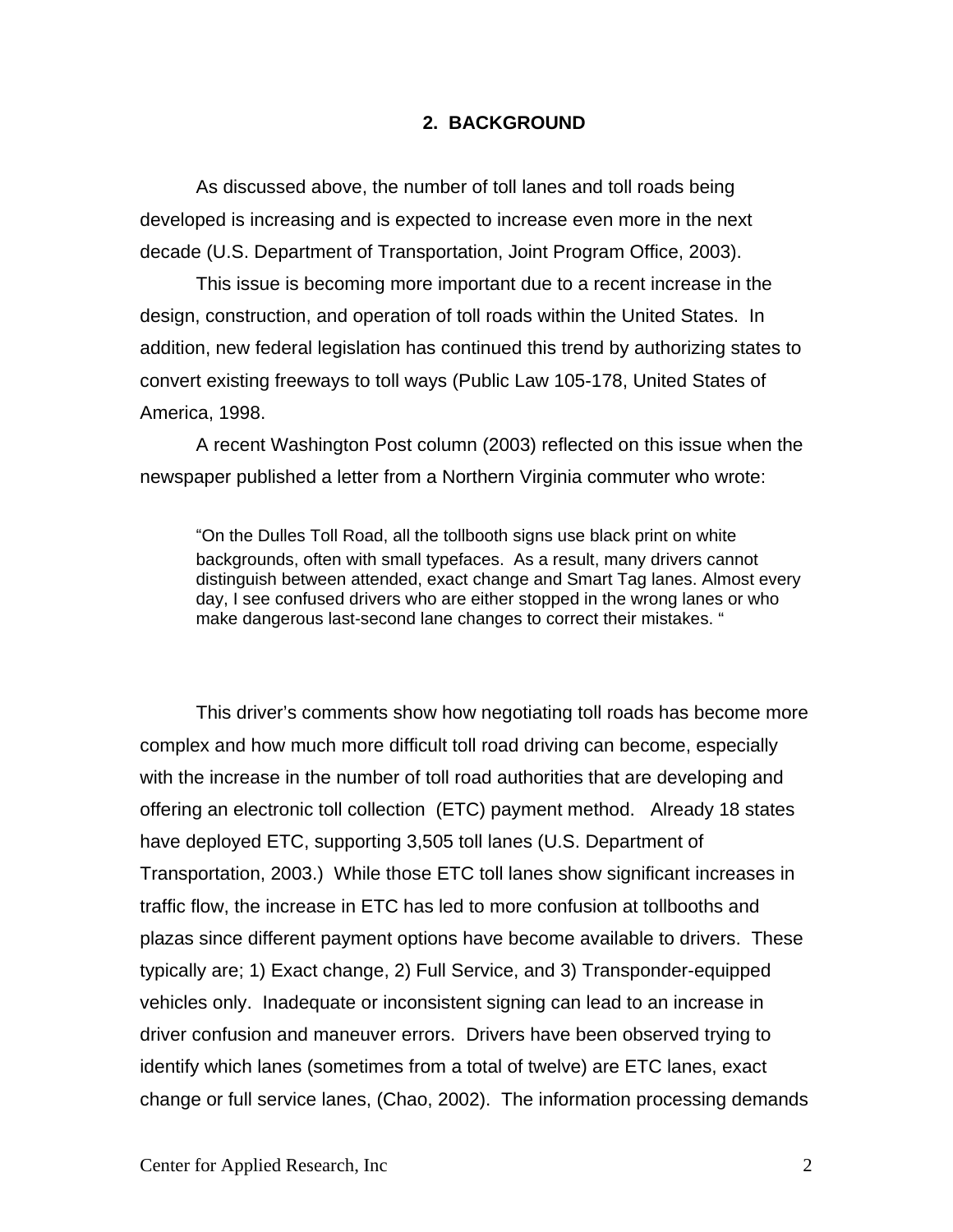at the toll plazas, coupled with variable driving speeds and frequent lane changing, highlights the need to improve signing on toll roads.

Some states, such as those in the Northeastern corridor, are providing systems such as E-ZPass, that offer an inter-state, integrated payment option for tolls. This system allows drivers to travel on major freeways with a single transponder that works on all toll systems in each of the cooperating states. While a standardized toll road *payment* system is a boon to travelers, there is no standardized toll road *signing* system across the United States.

The E-ZPass signs are relatively consistent in the different states where they are in operation. With slight variations, the pictograph's color and font have become relatively standardized in the states that support this system. However, this situation is not universal; a number of neighboring states that offer ETC (including those with E-ZPass) have signs that are distinctly different from each other and reflect inconsistent applications. These practices can lead local drivers, who may have become accustomed to their "native toll way" sign and pictograph to become confused when traveling to another state, when they are faced with a new sign and/or pictograph for a different toll payment system. Adding to the confusion is the uncertainty whether a neighboring state's ETC lanes accept the driver's transponder as payment.

It is important to remember that guidance and advisory signing relies on a total system approach that includes a number of highway elements such as pavement markings and in addition to signing. Furthermore, all elements are designed to complement each other to help drivers. While the Center for Applied Research, Inc. is cognizant of the goal for system comprehensiveness, this project's focus is an initial attempt to identify current practices at toll roads for transponder-equipped lanes and identify basic characteristics of signing practices. This study will result in a set of basic signing recommendations that can be consistently applied to toll roads that use ETC. This information can also be used to help develop design guidelines for additional elements of toll roads, such as pavement markings, variable message signs, and even radio broadcasts to provide a consistent and comprehensive set of positive guidance information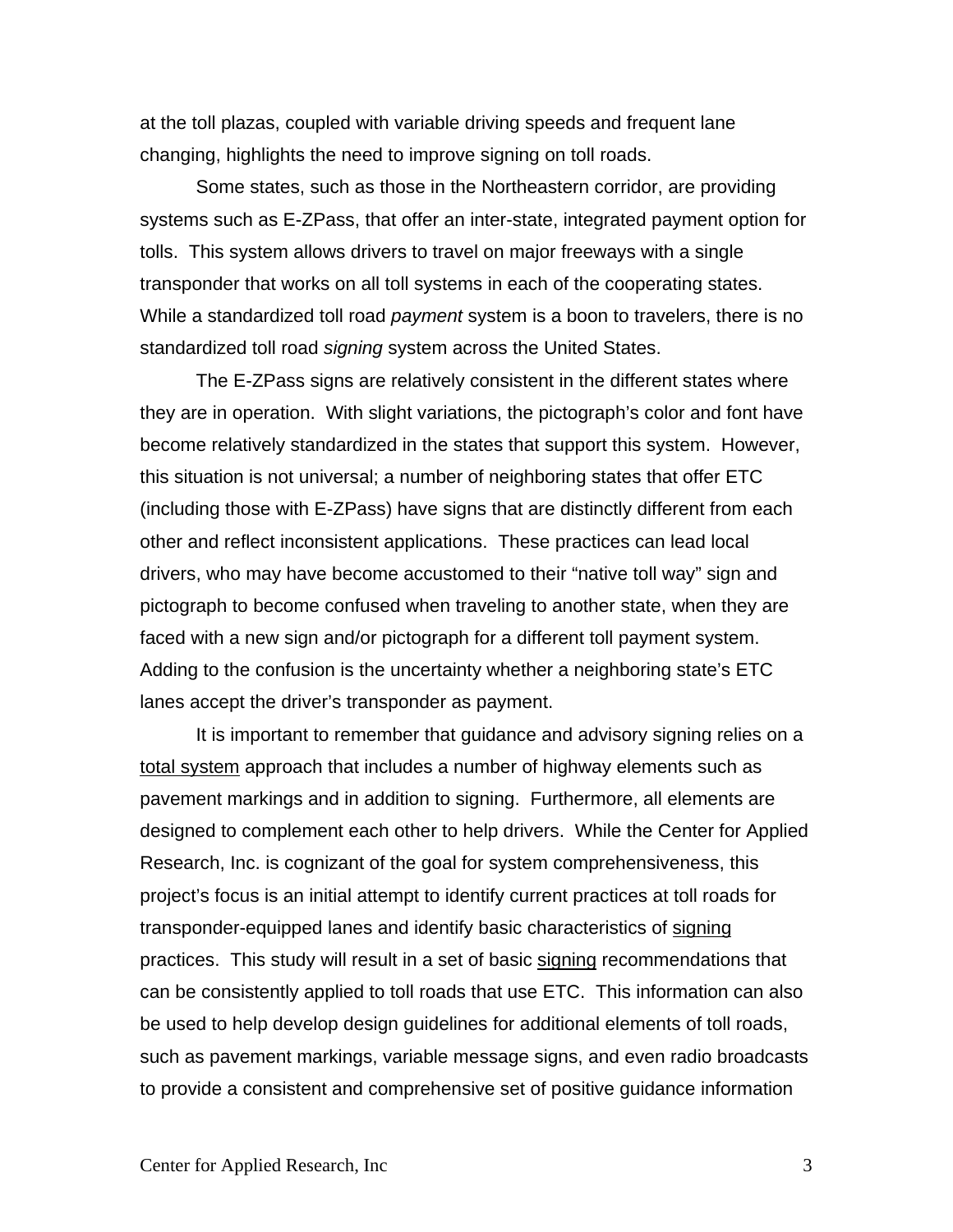sources well in advance of a toll plaza. Results of this research could be used to provide traffic engineers with parameters such as the most effective distances and message content that need to be conveyed to drivers. By integrating information from the various design elements, drivers could receive information from a number of different media so they can plan correct lane placement as they near the toll plaza.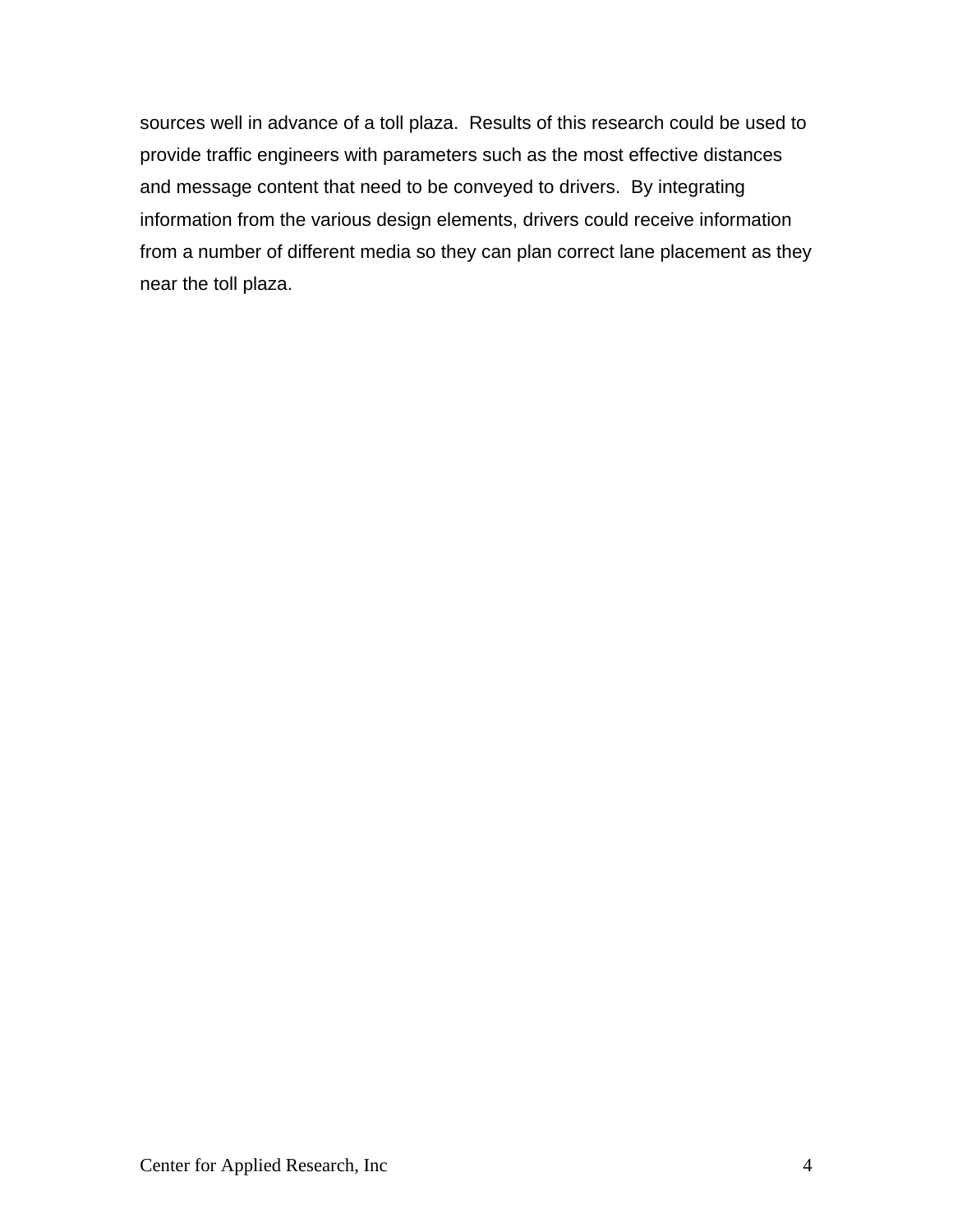### **3. PROJECT RATIONALE AND OBJECTIVE**

<span id="page-11-0"></span>The objective of the project was to develop a set of basic signing recommendations to be used by toll road designers and engineers to assist drivers in identifying those toll lanes that are designed for transponder-equipped or electronic toll collection (ETC) vehicles. The recommendations are based on an evaluation process that addressed the following sign characteristics:

- Background color
- Font color
- Overlay color in combination with pictographs displaying various toll road sign names used at existing toll facilities.

The following sections describe and discuss the procedures and methods used to conduct the experiments and the results obtained.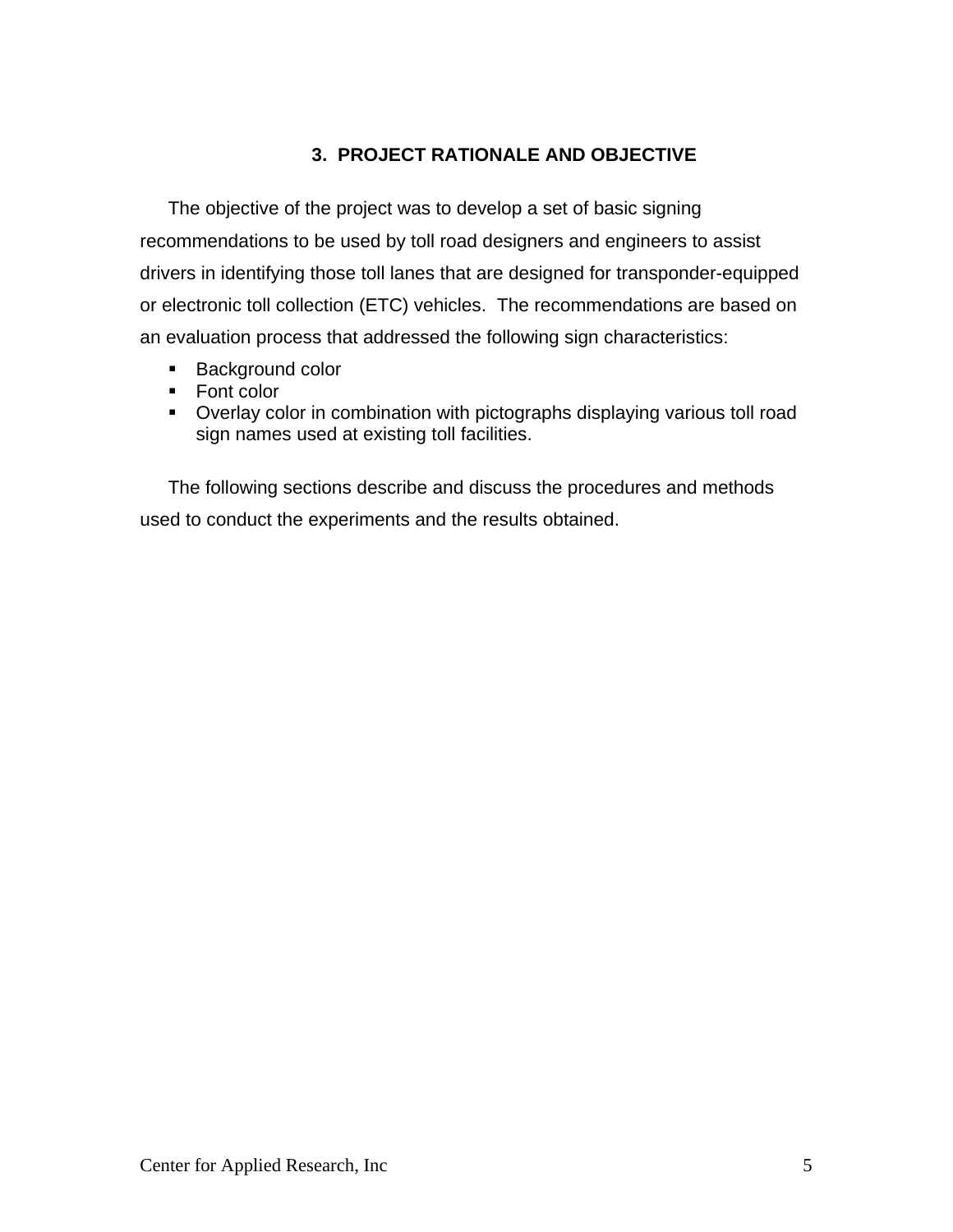#### **4. METHODOLOGY**

<span id="page-12-0"></span>This section will present the procedures and protocols developed to conduct the field observation task as well as the laboratory experiment.

#### **Overview of Process**

The project's focus was on the laboratory experiment, which was conducted to help assess which sign element colors (background, font, pictograph, and underlay) were effective in terms of detection and guidance legibility.

#### **Field Study/Review**

In order to help determine which sign parameters would be included in the laboratory experiment, information was gathered from a number of toll roads and toll authorities in the United States. The toll roads chosen for the study included the following:

- Garden State Parkway
- **New Jersey Turnpike**
- **Dulles Airport Toll Road**
- **Dulles Greenway Toll Road**
- **Harris County (Texas) Toll Road**
- **Hilton Head Island Tollway**
- New York Thruway
- **West Virginia Turnpike**

Toll road representatives were contacted and asked to supply information regarding the current signing practices on the roads. Information was gathered from phone interviews, web searches, and materials received from toll road representatives. Sample signs (examples are included in Appendix A) as well as descriptions of the toll roads, drawings of the signs and their placement, as well as operational information were gathered.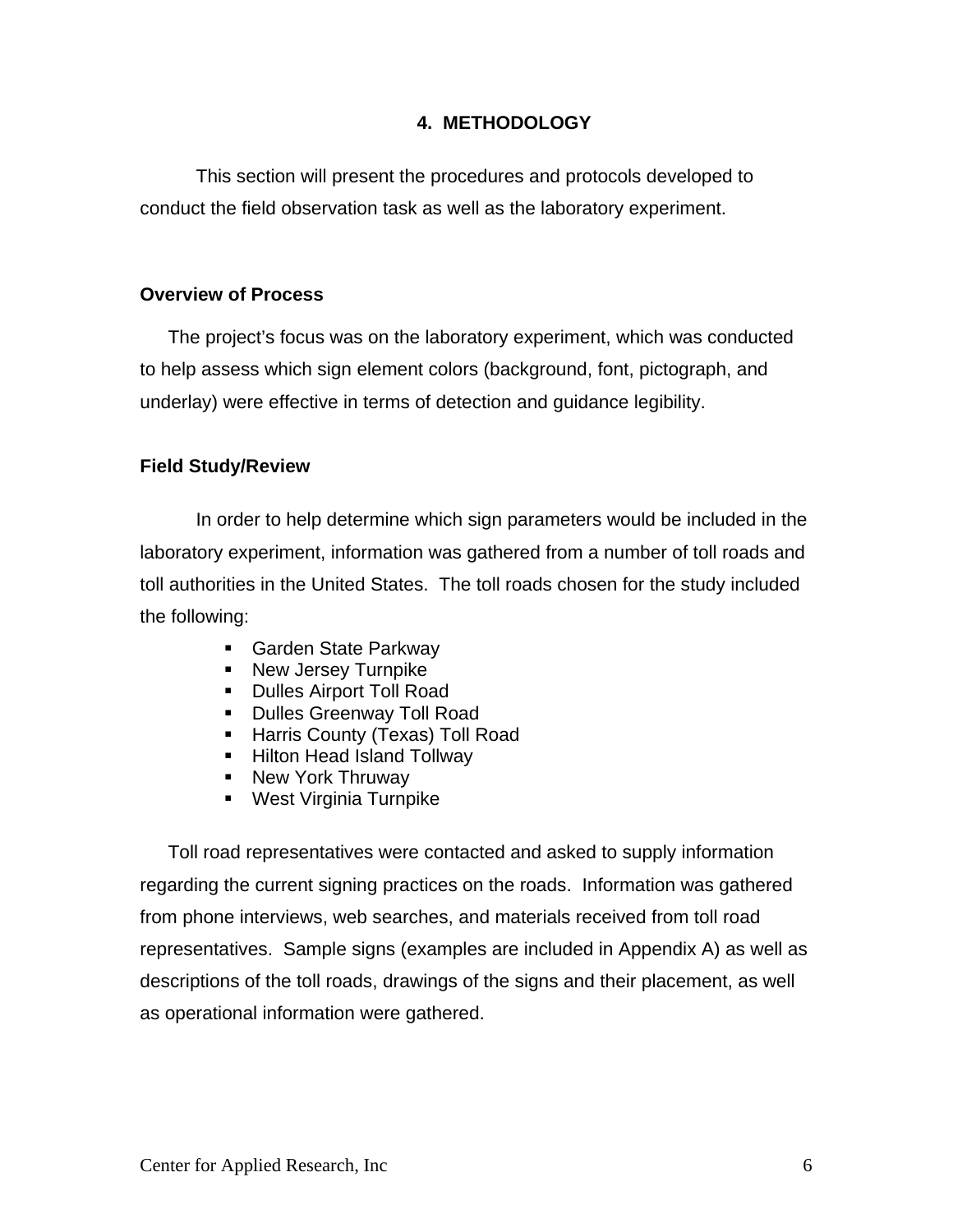<span id="page-13-0"></span>The collected information yielded a number of general findings that were considered for inclusion as parameters in the laboratory experiments. These included::

- The toll road signs to be simulated would be based on an approach sign measuring ten by sixteen feet
- Letter height was set at twelve inches, which exceeds the MUTCD's minimum recommendation of ten inch letters for guidance information.
- The approach speed for the simulation would be programmed at 35 miles per hour
- The pictographs represented on the signs were FasTrak, E-ZPass, I-Pass, and EZ-TAG

#### **Sign Stimuli**

The sign stimuli used for the experiment consisted of 35mm slides, presented to subjects with a zoom lens in the Sign Simulator (a description follows in the next section). The sign parameters and design were based on the field review information (above) as well as a review of current toll road operations and discussions with the Pooled Fund Members.

**Colors**. Discussions regarding sign background color, font color, pictograph color and the color used under the logo (the underlay) were undertaken to determine those colors most likely to be implemented by states, those that are still "free," and other factors.

**Background Color**. The MUTCD currently designates white, green, and yellow for informational, guidance and warning signs, respectively. Three "free" colors are available for other signs; light blue, coral, and purple. A number of states have reported using fluorescent pink signs for incident management and traffic warnings.

The following six colors were selected as appropriate for this study:

- **Black**
- White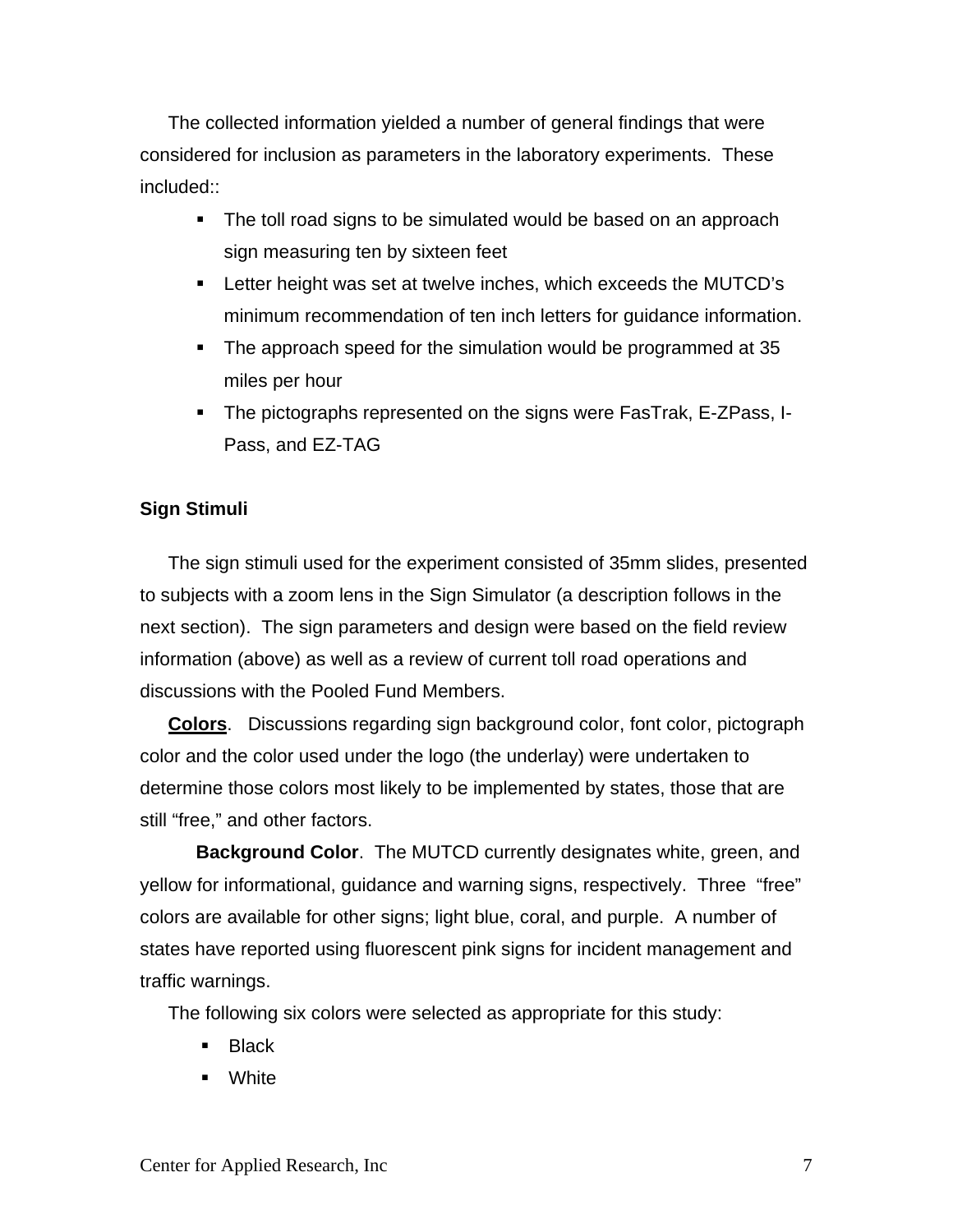- Yellow
- Green
- Light Blue
- Purple

**Font Color and Type**. Again, discussions with the Pooled Fund Members and the study team were conducted to downselect the font types and colors that would be implementable. Using current recommendations from the MUTCD as well as toll road practices, it was determined that the following four colors would be included in the laboratory experiment:

- **Black**
- **Nhile**
- **E** Yellow
- **Green**

The following discussion relates to the elements highlighted in the sample sign below.



**Figure 1. Example Laboratory Experiment Sign**

**Pictograph and Pictograph Color**. As discussed in the introduction of this report, E-ZPass use constitutes the majority of ETC lane operations and vehicle transactions in the country. E-ZPass systems are operational in New York, New Jersey, Pennsylvania, Maryland, Delaware, Massachusetts, and West Virginia; its use represents fully 35% of all ETC-supported toll lanes in the United States. Similarly, this system (and color) is supported by approximately 40% of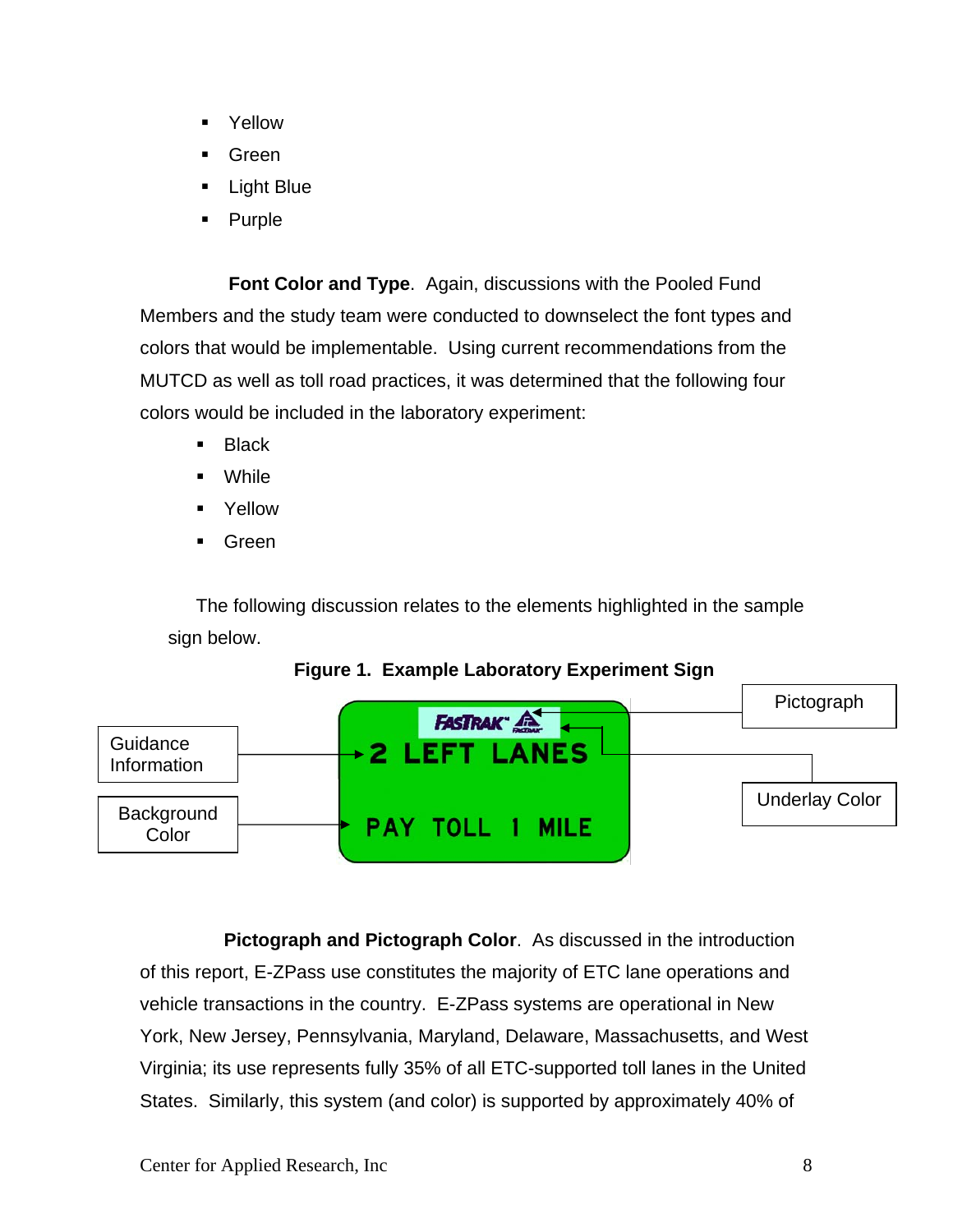the agencies that oversee ETC-supported lanes. In addition, as new toll roads have opened in the Eastern United States, they have built E-ZPass interoperability into their systems. They have also adopted the E-ZPass pictograph and color for their toll road signage. Since it appears that E-ZPass' sign characteristics define the pictograph standard, it was decided the color purple would be the only color for the pictograph. In addition, for purposes of the experiment, toll road pictographs comprised of random letters were also included. These "nonsense" toll road pictographs were used in the experiment to help validate subjects' recognition and comprehension of the pictographs. By including "nonsense" letters, though roughly designed like the real pictographs, it helped to keep subjects from just guessing which pictograph they were viewing from a distance.

 **Underlay Color**. Toll roads use different colors for the layer underneath the pictograph. For this experiment, this was termed the "underlay." As with the background sign parameters, it was decided that all background sign colors should also be used for the underlay.

Table 1 presents the combination of the colors of each of the sign elements tested in the study. The 5 underlay colors used for each Background Color are listed in the Background Color rows.

| <b>Background</b> | <b>Font Color</b>                   |              |        |       |
|-------------------|-------------------------------------|--------------|--------|-------|
| <b>Color</b>      | White                               | <b>Black</b> | Yellow | Green |
| White             | Black, Green, Yellow, Blue, Purple  |              |        |       |
| <b>Black</b>      | White, Green, Yellow, Blue, Purple  |              |        |       |
| Green             | Black, White, Yellow, Blue, Purple  |              |        |       |
| Yellow            | Black, Green, White, Blue, Purple   |              |        |       |
| Blue              | Black, Green, Yellow, White, Purple |              |        |       |
| Purple            | Black, Green, Yellow, Blue, White   |              |        |       |

**Table 1. Sign Stimuli Color Parameters – Background, Font, and Underlay**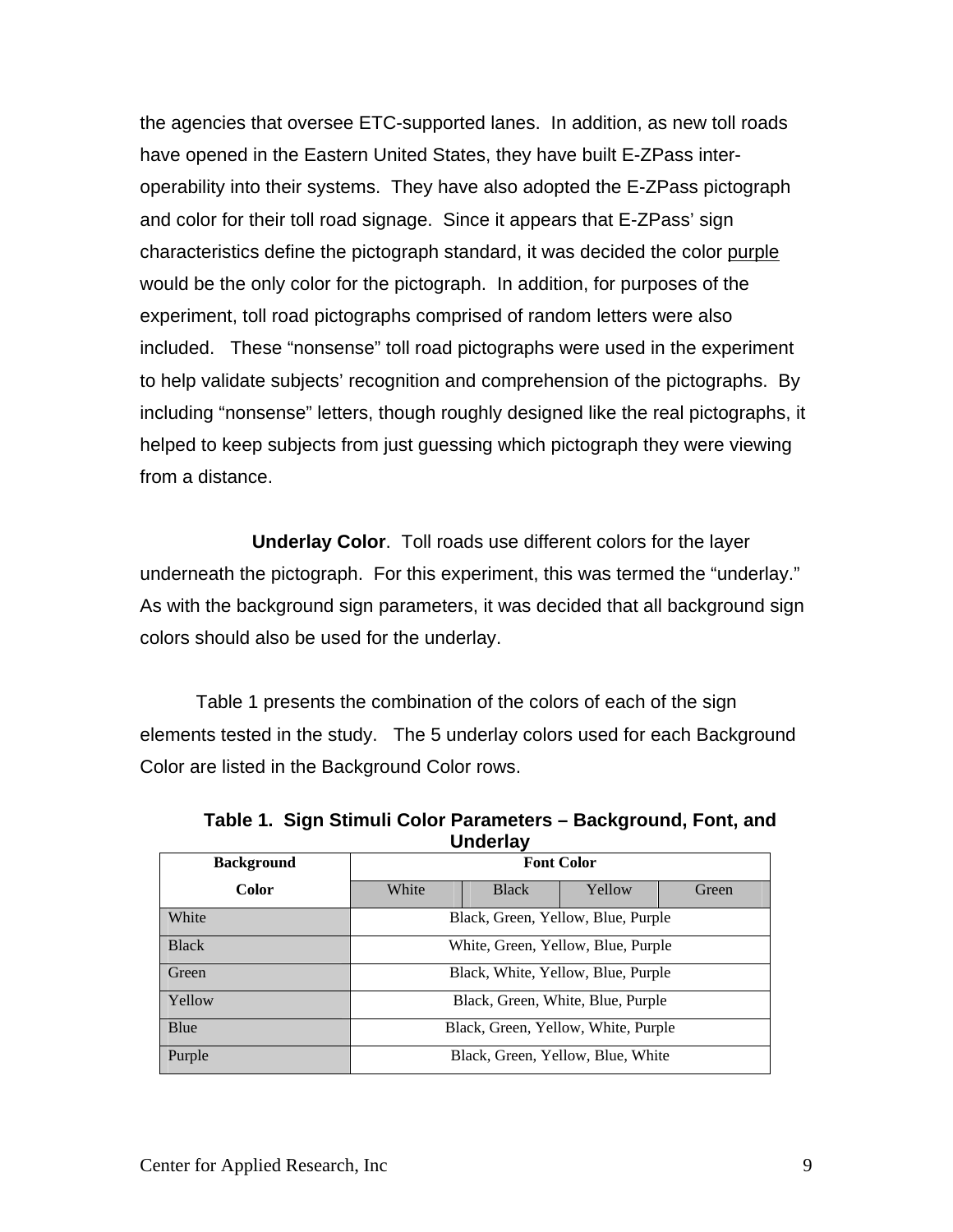<span id="page-16-0"></span> As shown, there were 6 background colors, 4 font colors, and 5 underlay colors. The combination of all factors resulted in 120 signs representing all combinations. All combinations were used in the experiment, including, those combinations where the font was identical to the background color, for example, the black font on black background. Essentially, this condition resulted in a sign with a blank lane assignment field – this was done, as with the random toll road names, to help provide a validity check on subjects' guessing of the guidance information, especially for those signs with font and background colors with low contrast, such as a yellow font on a white background.

**Guidance Information**. In addition to the pictographs, the sign included informational and lane assignment information to guide drivers to the correct ETC lanes. All signs included the message "Toll Plaza 1 Mile" or "Pay Toll 1 Mile." In addition, the signs included one of four lane assignment messages that were randomized across the 120 signs and included:

- 2 Left Lanes
- 2 Right Lanes
- Left Lane
- Right Lane

**Sign Production**. The slides were created using SignCADD, a Sign-building application, typically used by highway engineers to design signs for state departments of transportation. The font was FHWA Series D and the colors were also standard FHWA approved colors.

 All signs were produced digitally and converted to 35mm slides for use in the SignSimulator. Representative examples are displayed in Appendix B.

#### **Subjects**

A total of 60 subjects participated in the experiment and the group was equally divided by sex. Subjects ranged in age from 19 to 89 and were grouped into two equal age groups – Younger (under 60) and Older (60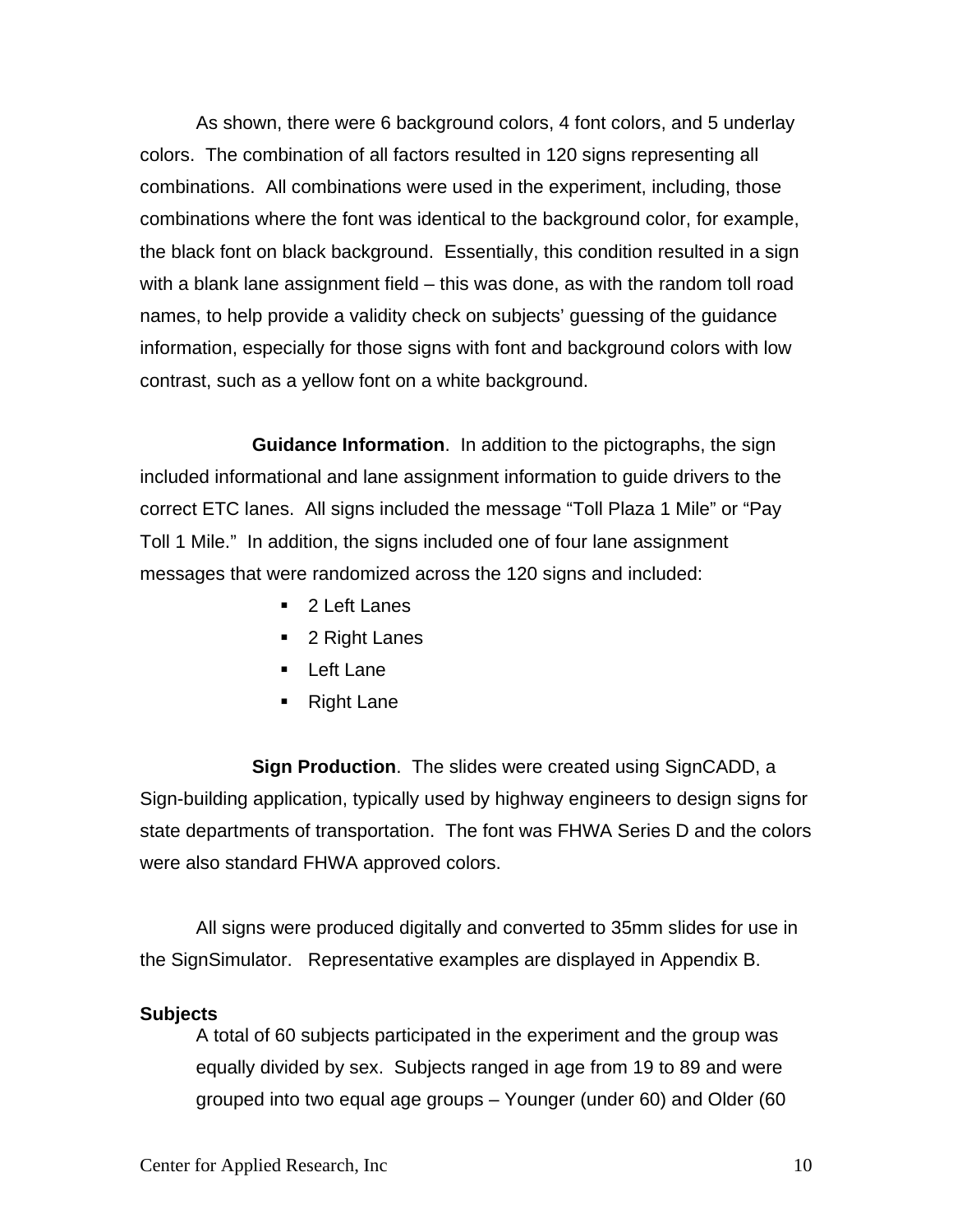and over). This resulted in 15 subjects in each age group/sex combination. The subjects were volunteers recruited from the subject pool list maintained by the Human Centered Systems Team at the Turner-Fairbank Highway Research Center and were primarily from the Northern Virginia area. All subjects were licensed drivers.

|       |       | Male<br>Total<br>Female |       |      |       |      |
|-------|-------|-------------------------|-------|------|-------|------|
| Age   | Age   | Mean                    | Age   | Mean | Age   | Mean |
| Group | Range | Age                     | Range | Age  | Range | Age  |
| Young | 18-51 | 35.2                    | 17-58 | 41.3 | 17-58 | 38.4 |
| Old   | 60-84 | 73.4                    | 61-86 | 72.0 | 60-86 | 72.7 |

**Table 2. Subject Composition**

As shown in the table above, the average age for young drivers was 38.4, roughly equivalent for both males and females with an overall mean of 38.4 years old for the younger group. The older group, with an average age of 72.7 years old, showed almost identical mean ages for males and females.

An information sheet completed by subjects at the conclusion of the experiment provided information on their current driving habits on freeways and toll roads. When broken down by sex, age, and age by sex, results show essentially no difference in the volunteers' experiences.

Virtually no subjects (8.5%) reported they own transponders for the Northern Virginia toll roads (Dulles Toll Road and Dulles Greenway). While they reported traveling on the area and regional toll roads on an infrequent basis, they were aware that lanes were dedicated for ETC use. Their experience reflected correct lane choice and use and did not have an impact on their understanding or perception of the signs.

#### **Experimental Apparatus**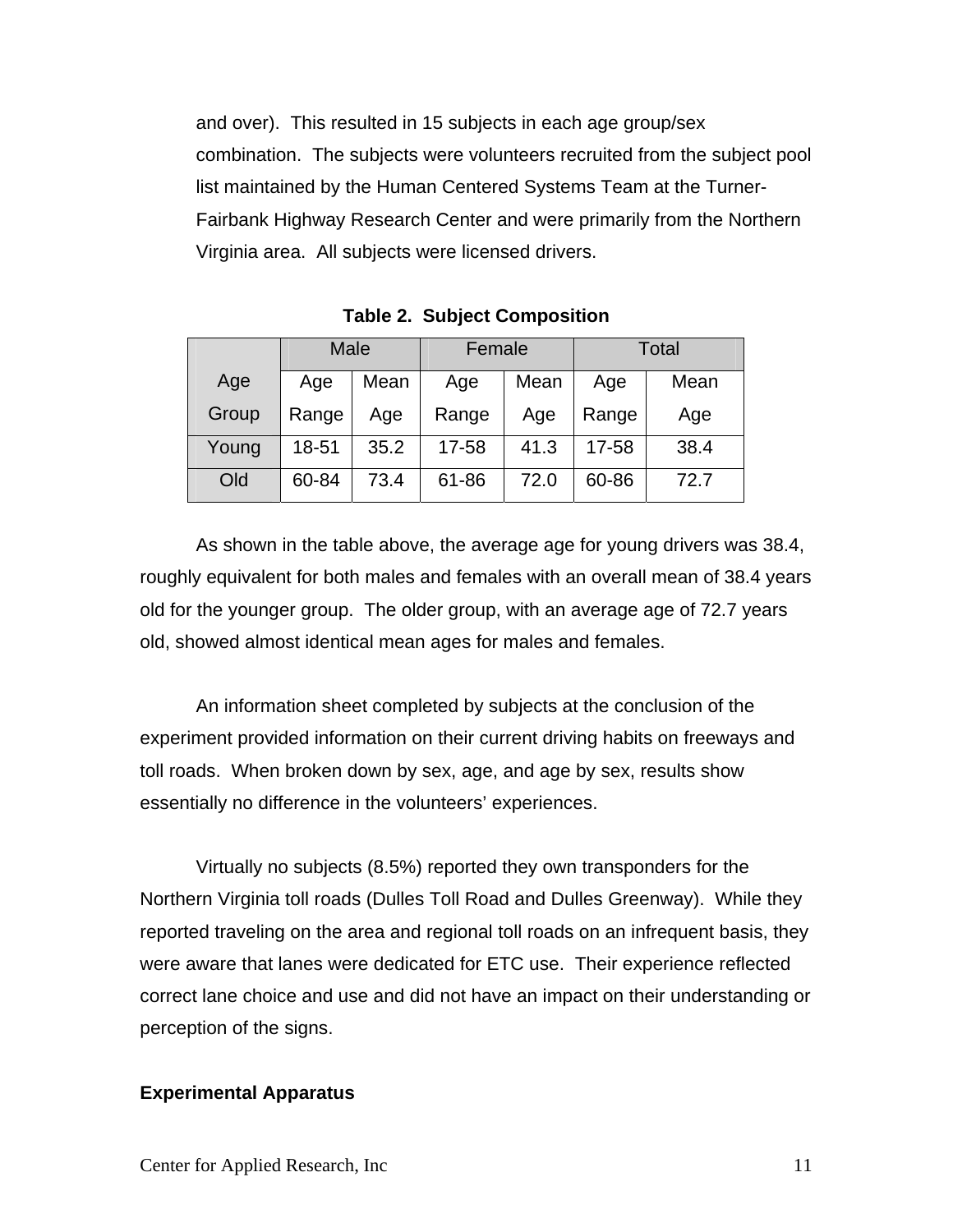The experiment was conducted in the Sign Simulator (SignSim) located at Turner-Fairbank Highway Research Center. This laboratory is used to present specific stimuli to participants in a highly controlled environment. The experiment used a computer-controlled slide projector that displayed the signs using a zoom lens at a simulated 35 miles per hour. The 35mm slides depicting on a rearprojection screen and subjects viewed the images from the front of the room. The overall relationship of determining the actual distances of signs displayed in the SIGNSIM is based on a known actual height of the sign, simulated distance, and voltage using the concept of similar triangles as shown in the Figure 2 (Katz, 2004). The actual height of the sign is a known value and the simulated distance is the distance between the participant's eye and the screen, in this case the distance was 114 inches.



**Figure 2. Depiction of Simulated to Actual Sign Size Relationship** 

The similar triangles produced in the figure gives the relationship for determining the actual distance of the sign as:

*Simulated Distance = Simulated Height Actual Distance Actual Height* 

which can be converted to:

*Simulated Distance X Actual Distance Actual Distance = Simulated Height*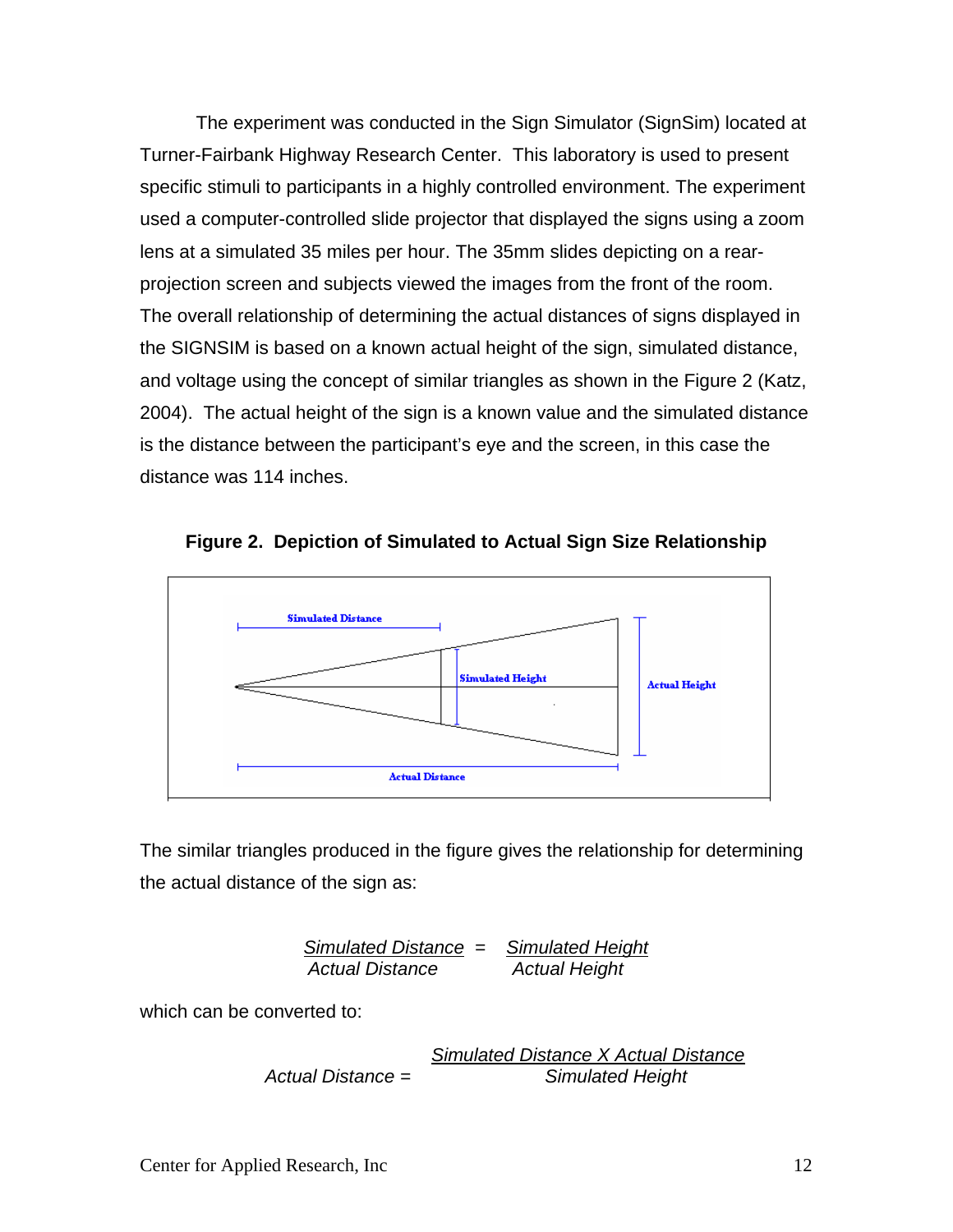<span id="page-19-0"></span>The next step was to determine what the simulated height of the sign was on the screen given various voltage readings from the SIGNSIM controller. The SIGNSIM zoom function for varying the size of the sign works using a servomotor where voltages are fed into the zoom lens and then the size of the sign is increased.

By recording the voltages and measuring the height of the sign, the simulated height can be used to determine the actual distance using a regression equation with a fourth degree polynomial. The following equation was used to determine actual distances from voltages and produced an  $R^2$  value of 0.9995 using an actual height of 4 feet. (A sample of the conversion table is displayed in Appendix C).

Distance =  $4.796$ (Voltage<sup>4</sup>) -  $48.192$ (Voltage<sup>3</sup>) + 212.65(Voltage<sup>2</sup>) - 273.09(Voltage) + 432.43

Subjects pressed a response button to mark three separate events which were recorded as distances; 1) initial detection of the sign, 2) legibility of the guidance information, and 3) legibility of the pictograph. Subjects pressed a response button when they could first detect the sign, when they could read the guidance information, and when they could read the pictograph. When subjects pressed the button, the task was paused. Subjects were asked to read the guidance and pictograph information aloud and their answers (correct or incorrect) were recorded by the experimenter and stored on the computer with the distance information.

#### **Experimental Procedure**

Subjects were contacted by project staff and asked to volunteer for the experiment. If they agreed and met the age and sex criteria, an appointment was made for them to participate.

Subjects were met at the lobby of the TFHRC and escorted to the Sign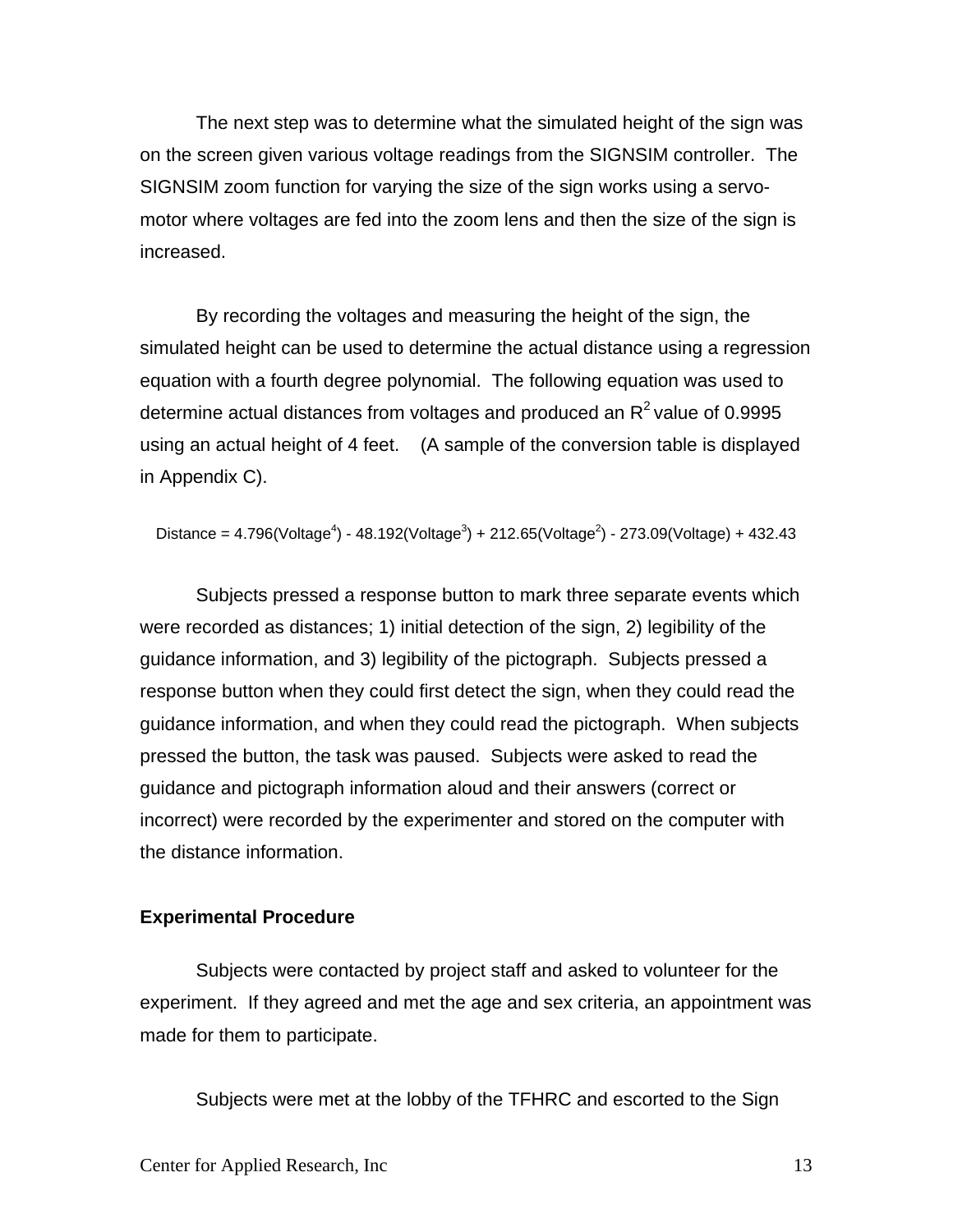Simulator laboratory. There they were briefed regarding the experiment's rationale and procedures. The subjects read and completed an informed consent form.

Subjects began the experiment seated 12.5 feet from the rear-projection screen in the SignSim. The experimenter explained to them that the experiment was being conducted to help the FHWA in designing signs and they were to look at the signs as shown on the screen and press the response button three different times. Subjects were to press the button for three different responses:

- 1. The first response indicated when they first saw the sign on the screen (Detection)
- 2. The second response indicated when they decided they could correctly read the guidance information (lane assignment) on the sign (Guidance Legibility ) and then read it aloud.
- 3. The third response indicated when they decided they could correctly identify the pictograph on the sign (Pictograph Legibility) and then read it aloud.

Each subject was presented 60 slides, one-half of the total 120 signs. Each set of slides was randomly assigned to the subjects and the order of presentation was randomized to control for color combination and order effects.

The experiment began when the subject had completed a series of practice slides and felt comfortable with the experimental procedures. The experimenter displayed the first slide, which was a practice slide. The subject was then prompted to press the response button when s/he could read the guidance information and then was asked to read it aloud. Virtually all subjects read the guidance information correctly (97%). There was no difference in accuracy by sex or age. The sign's voltage was recorded on the computer and the experimenter recorded if the subject's reading of the information was correct. The screen would then darken for 2-4 seconds and the sign would be displayed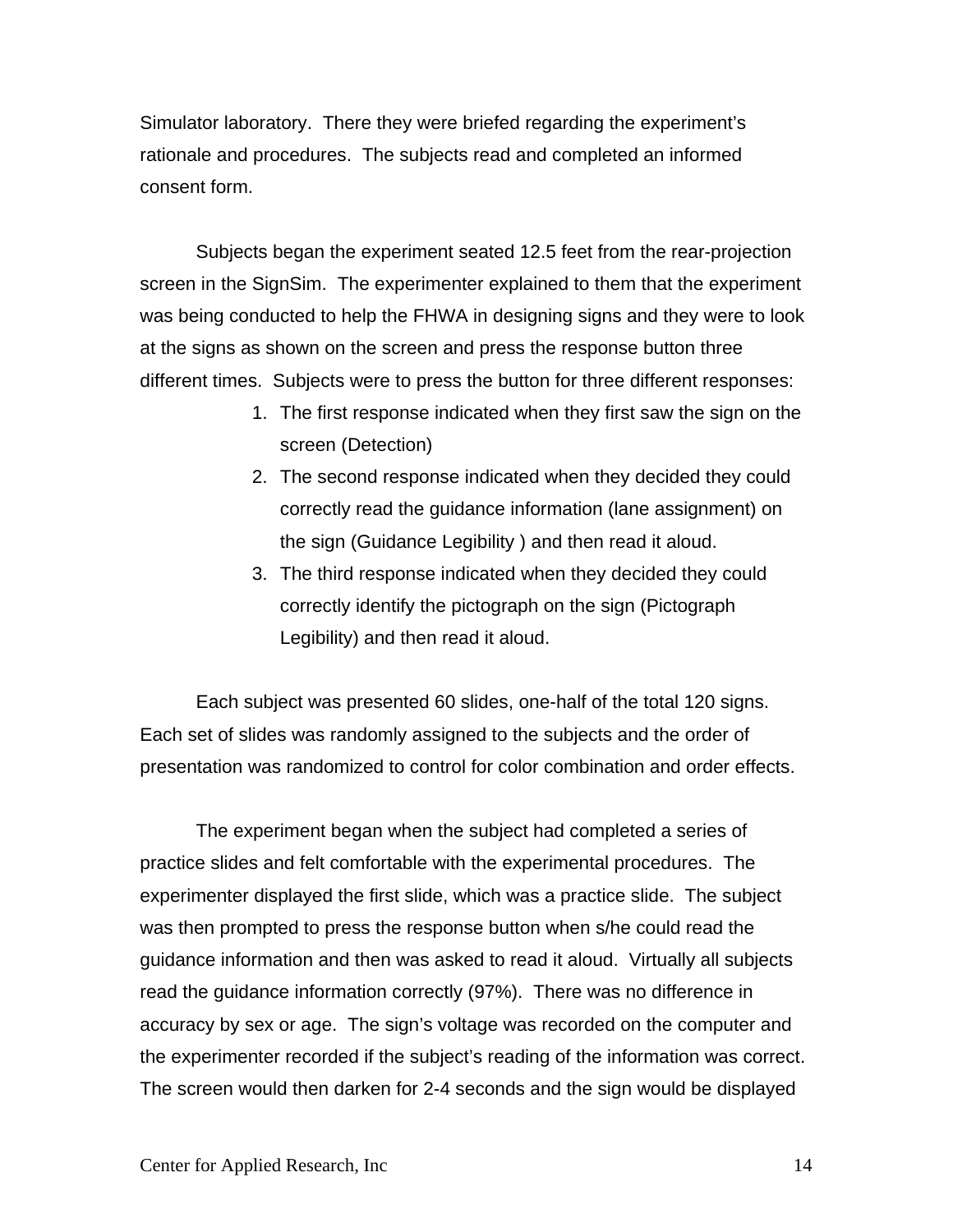again and zoom toward the subject staring from the point at which it had stopped. At that time the subject would press the button when s/he determined s/he could read the sign. The sign's distance at that point was recorded as well as whether s/he was correct on the pictograph. Subjects were not quite as accurate in their reading of pictograph information; overall 75% of the pictographs were read correctly with EZ TAG read correctly most often (84%), followed by E-ZPass and I-pass (76%), and then FasTrak (73%). Most errors occurred when the pictograph was paired with the black underlay.

After the 60 signs were presented, subjects were debriefed and given a short information sheet to complete and a thirty-dollar stipend. The information sheet requested information related to the subjects' driving experience, experience driving on toll roads and highways, and experience with electronic toll collection.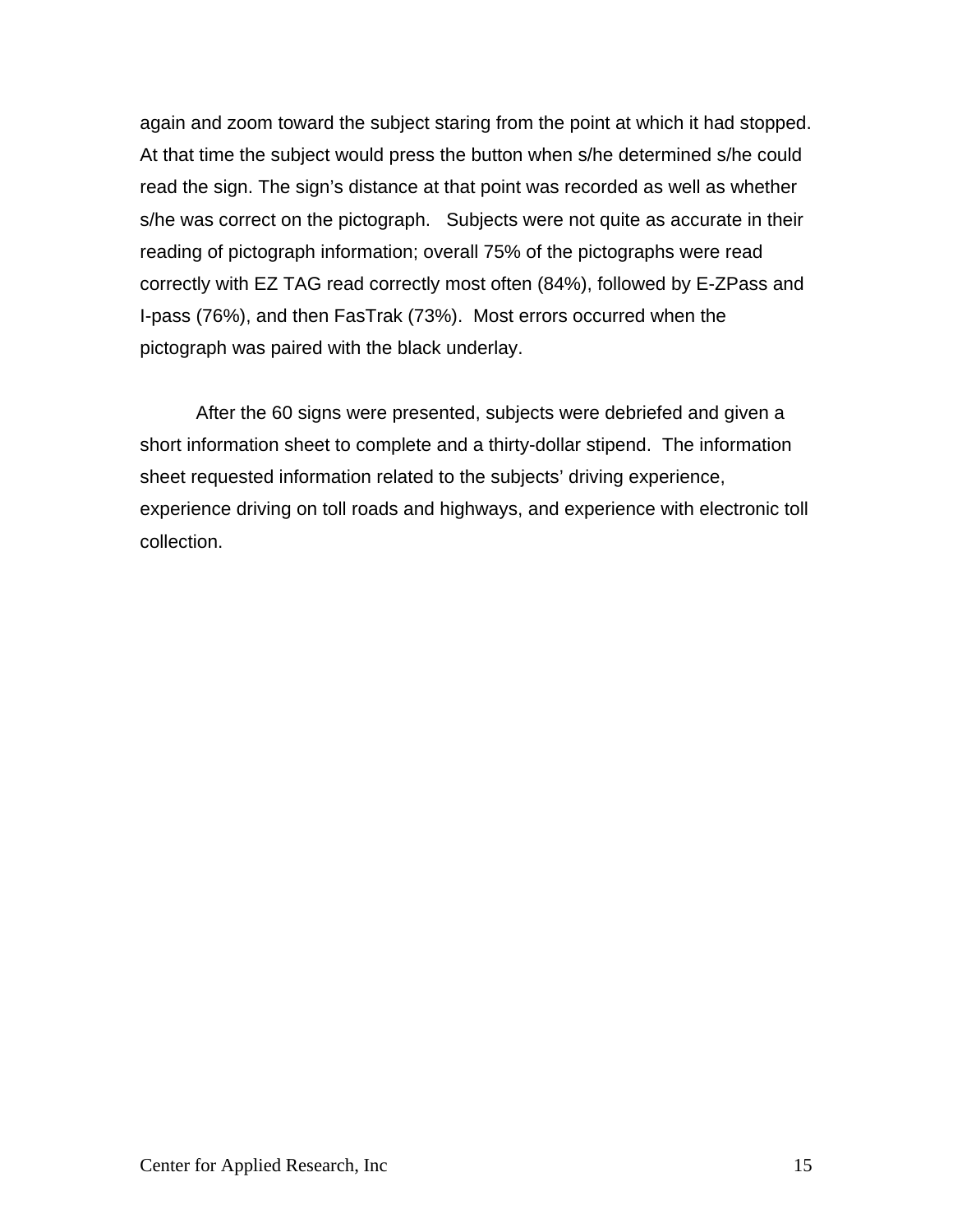#### **5. RESULTS**

<span id="page-22-0"></span>Section summarizes the results of the laboratory experiment. The results focus on each of the distance measures and are reported in feet, after conversion of the voltage measures used in the SignSim.

#### **Detection Distance**

 Detection distance was defined as that point subjects were able to detect that a sign was on the screen. As the following figure shows, this distance averaged over 1,000 feet. This result can also be seen as the baseline for the next two legibility measures. This distance reflects when subjects could first detect the sign, not recognize or read it.

 An analysis of variance test run to determine if any differences were obtained between the background colors was performed and resulted in an F =1.37 p< .09, and showed no significant differences between the colors, though the signs with yellow, green, and white backgrounds obtained slightly higher detection distances.

 Of course, signs do not consist only of a background color; and a sign's effectiveness is a result of the other elements, such as font color. Therefore, analysis proceeded with an assessment of the background and font color in combination.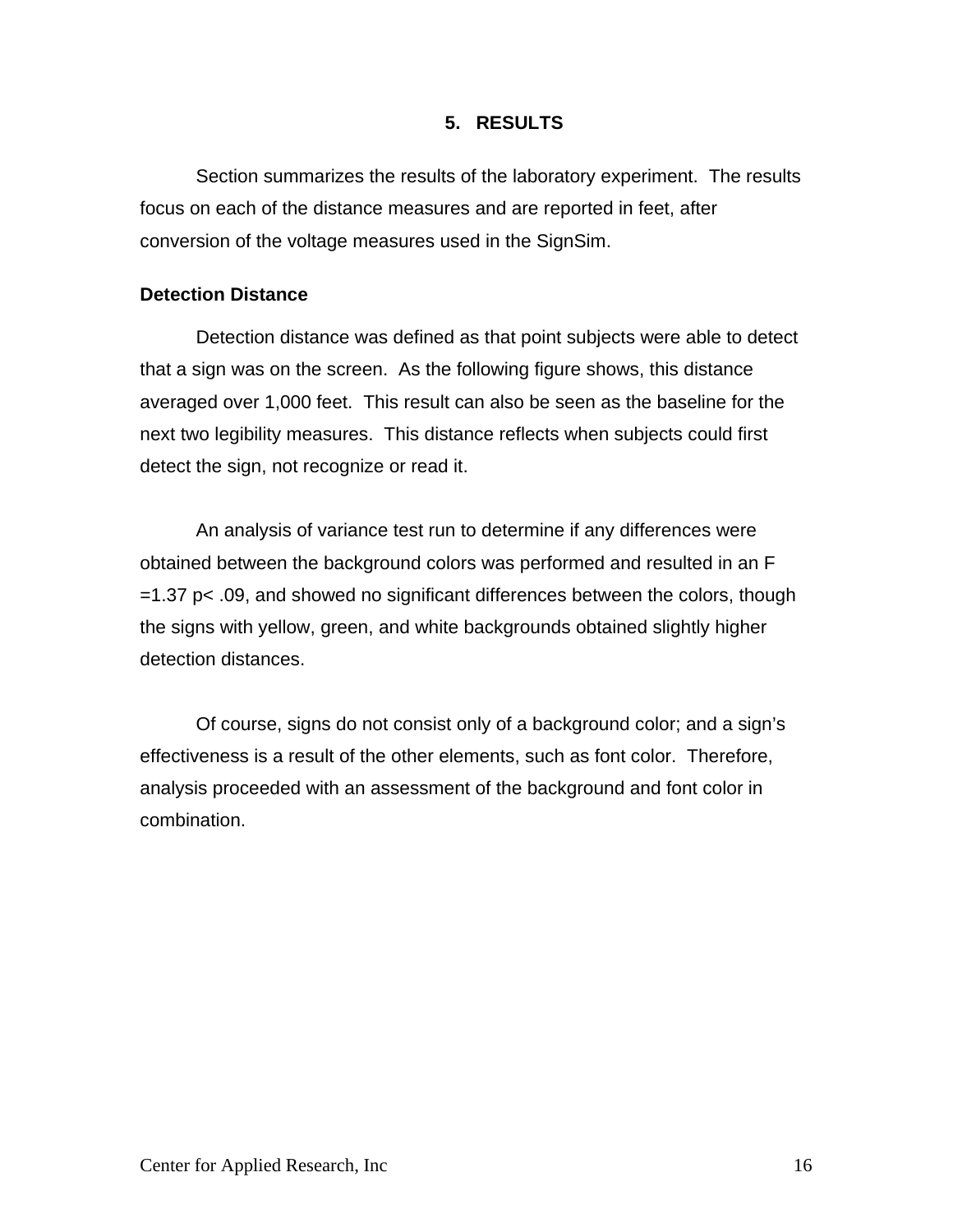

<span id="page-23-0"></span>

#### **Legibility Distance – Guidance Information**

Analysis of the background and font colors showed that each element in isolation as well as the interaction of the two resulted in significant differences. For background color  $t(5)=25.22$  p<.0001; for font,  $t(3)=9.46$ , p<.0001, and background\*font yielded F(5,3) =32.94, p<.0001.

Tables 3, 4, and 5 summarize the distances obtained for background color, font color and the combination of background by font color.

No differences were found by the lane assignment message; 2 Left Lanes vs. 2 Right Lanes vs. Right Lane vs. Left Lane. Subjects were able to read each of the messages equally well.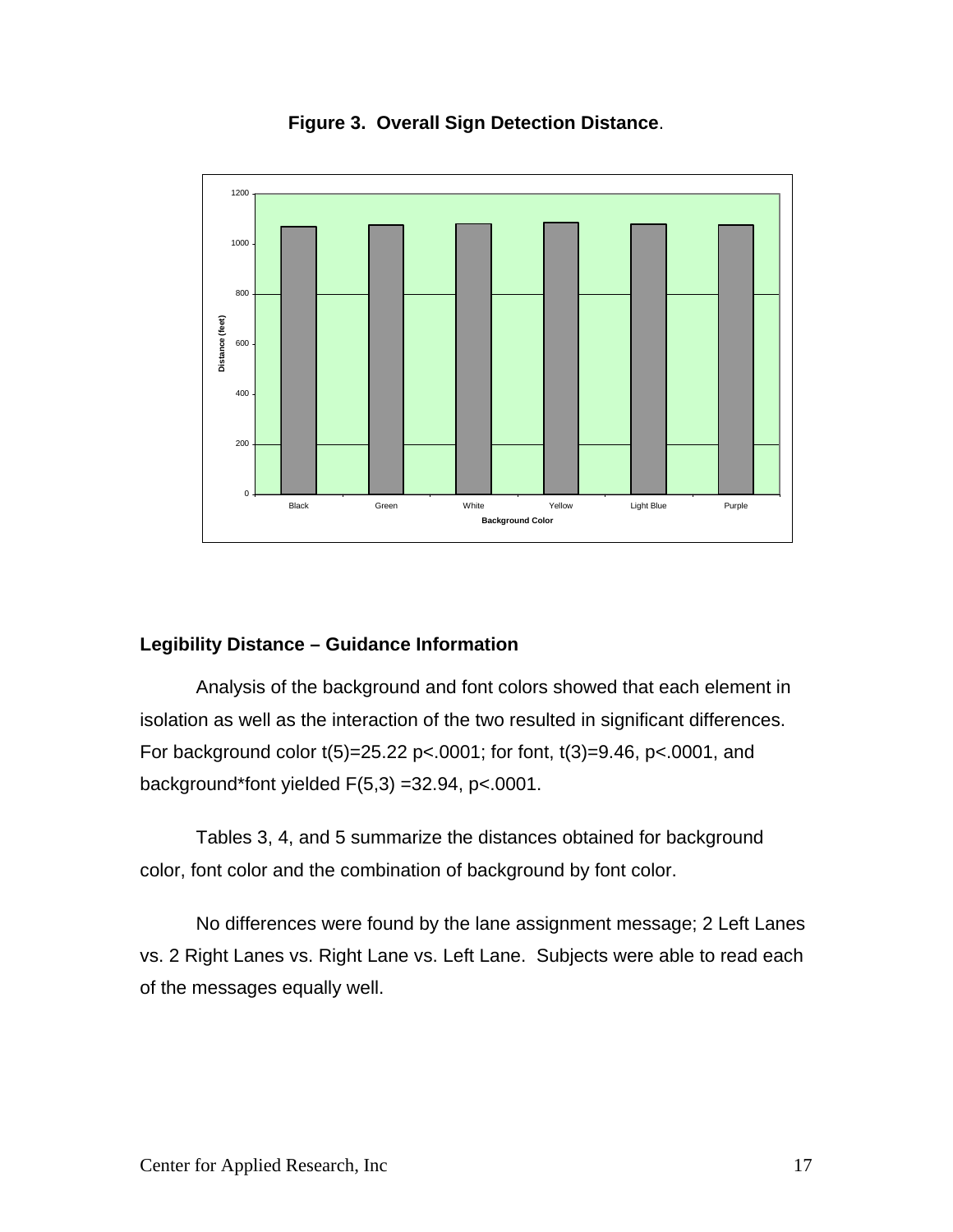| <b>Background Color</b> | <b>Mean Legibility Distance</b> | <b>Standard Deviation</b> |
|-------------------------|---------------------------------|---------------------------|
| <b>Black</b>            | 438                             | 138                       |
| Green                   | 456                             | 148                       |
| White                   | 405                             | 136                       |
| Yellow                  | 399                             | 129                       |
| <b>Light Blue</b>       | 384                             | 160                       |
| Purple                  | 398                             | 148                       |

#### **Table 3. Summary of Background Color – Legibility Distance Guidance Information**

As shown, signs with a green background, were able to be read from the longest distance, followed by black, white, and yellow. Of interest is that these signs reflect current practices for general signing.

| Table 4. Summary of Font Color – Legibility Distance |
|------------------------------------------------------|
| <b>Guidance Information</b>                          |

| <b>Font Color</b> | <b>Mean Legibility Distance</b> | <b>Standard Deviation</b> |
|-------------------|---------------------------------|---------------------------|
| <b>Black</b>      | 410                             | 152                       |
| Green             | 420                             | 137                       |
| White             | 417                             | 136                       |
| Yellow            | 398                             | 160                       |

 When considering font alone, white and green were essentially equal, followed by black and yellow. Again, these correspond roughly to current practices and as shown in Table 6 and Figures 4 through 9, also depict the effect of contrast between background and font colors.

As shown in Table 6, those sign combinations with the highest contrast between background color and font color were able to be seen from the farthest distance. Of interest, again, is that the combination of yellow font on a green background was seen from the greatest distance, though current practices of white on green was essentially equal. Non-standard combinations of white on purple, light blue on black and purple on yellow also obtained high distance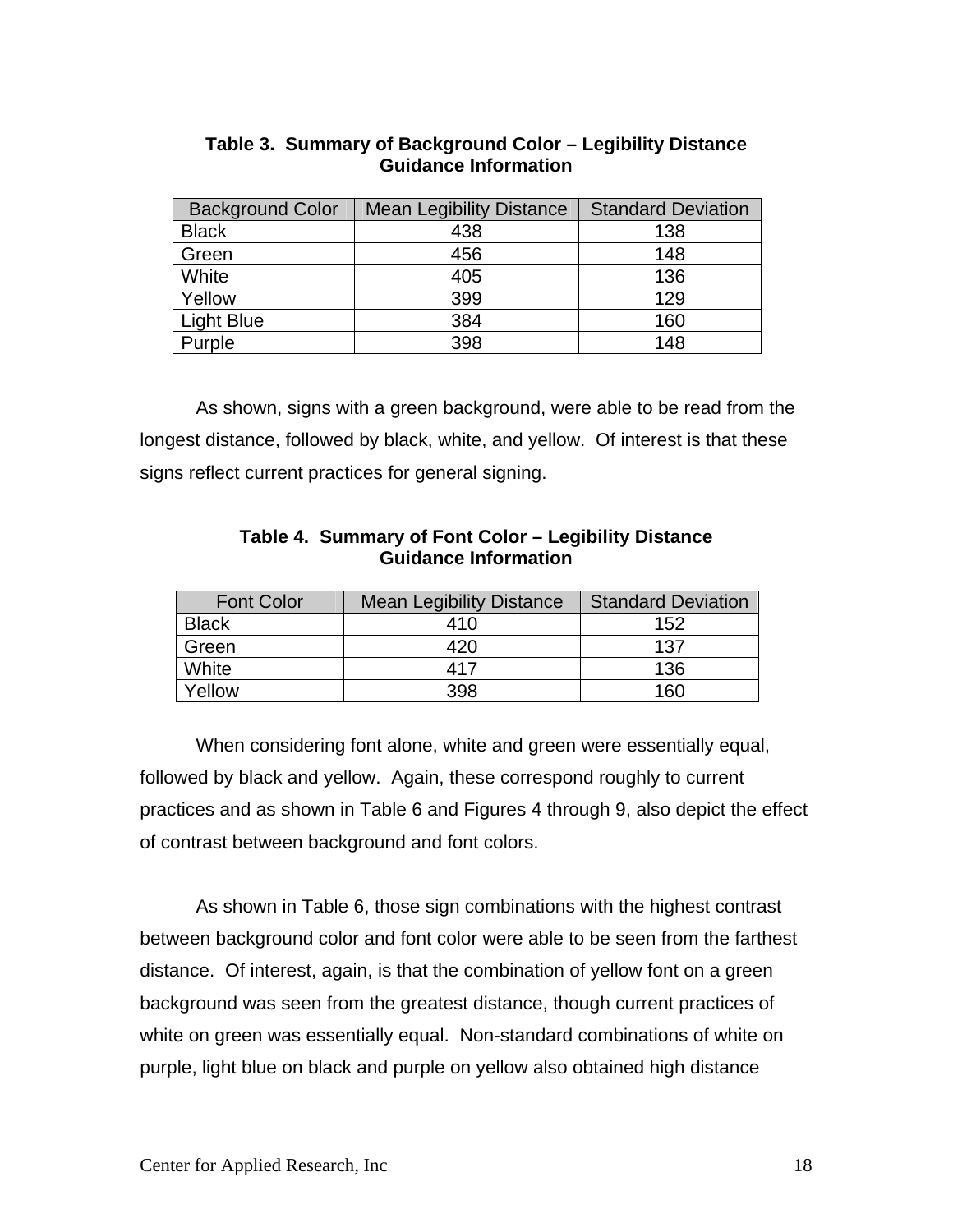measures, again reinforcing the impact of high contrast between the two elements.

| Background   | <b>Font Color</b> |       |       |        |
|--------------|-------------------|-------|-------|--------|
| Color        | <b>Black</b>      | Green | White | Yellow |
| <b>Black</b> |                   | 422   | 437   | 457    |
| Green        | 415               |       | 474   | 486    |
| White        | 435               | 438   |       | 344    |
| Yellow       | 430               | 426   | 342   |        |
| Light Blue   | 462               | 444   | 368   | 262    |
| Purple       | 310               | 373   | 467   | 443    |

**Table 5. Summary of Background by Font Color – Legibility Distance Guidance Information**

 The following figures graphically depict the distances obtained by each background and font combination.



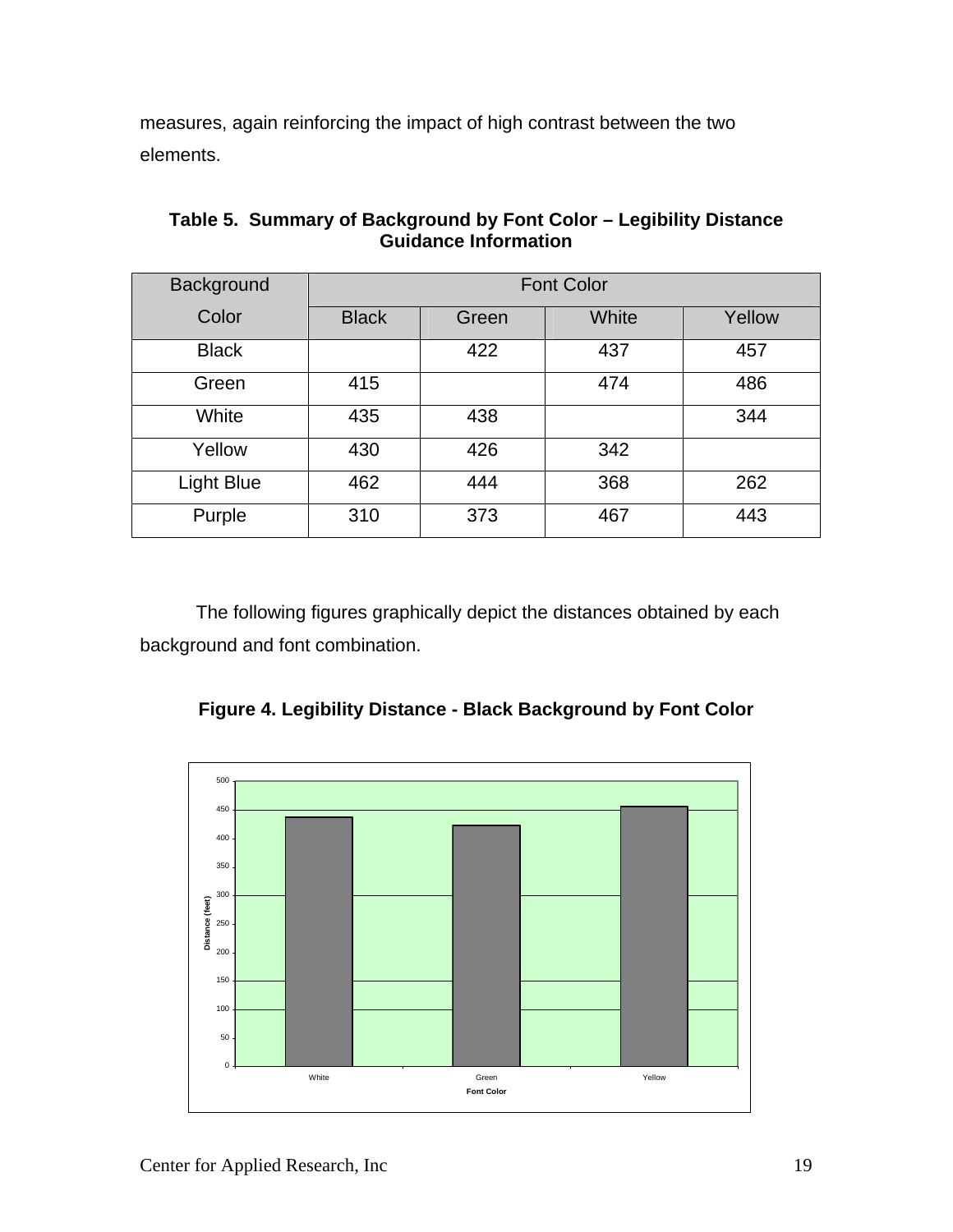**Figure 5. Legibility Distance - Green Background by Font Color**



**Figure 6. Legibility Distance - White Background by Font Color** 

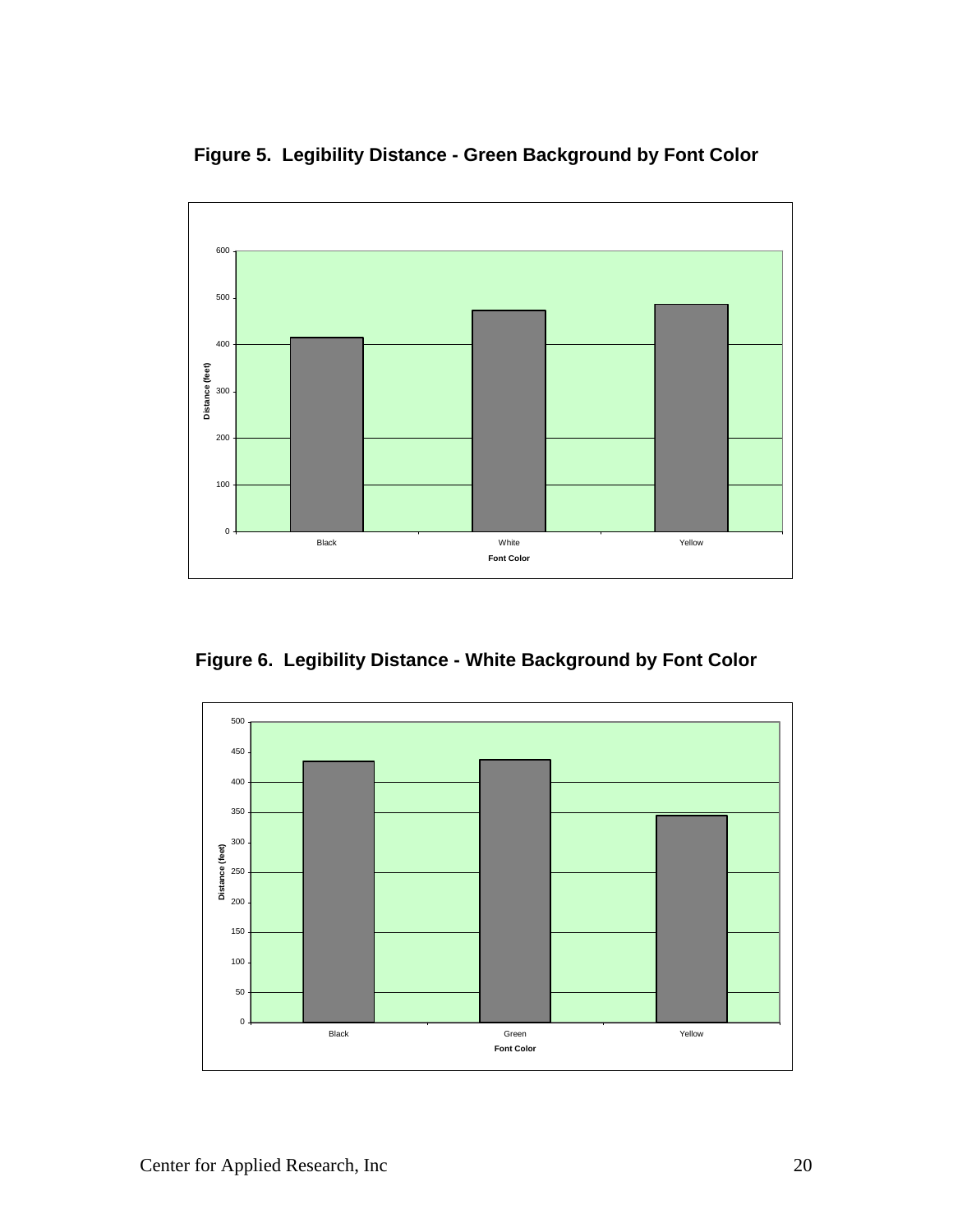**Figure 7. Legibility Distance - Yellow Background by Font Color** 



**Figure 8. Legibility Distance - Blue Background by Font Color** 

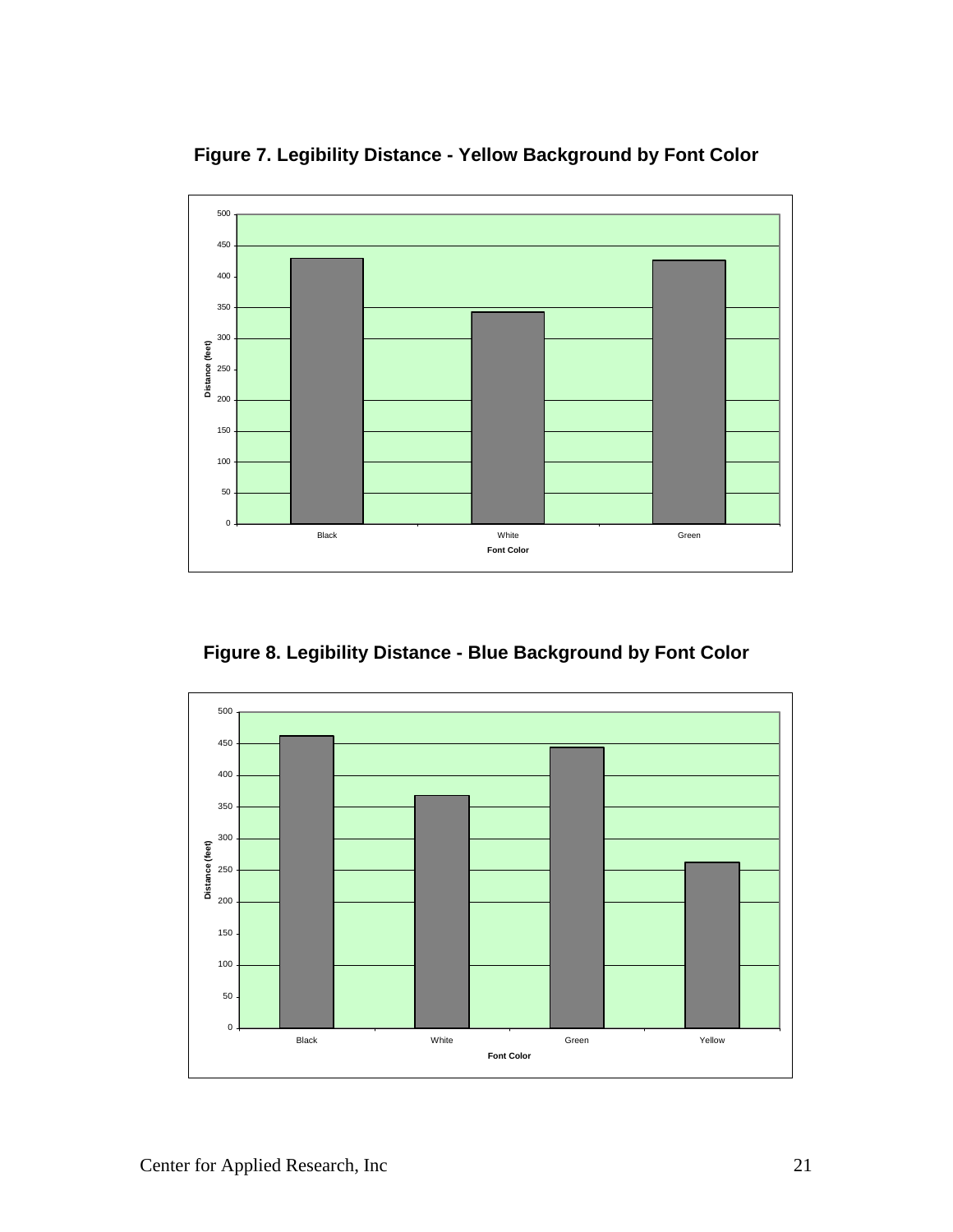

**Figure 9. Legibility Distance - Purple Background by Font Color**

Finally, when comparing the combination of all elements, Figure 10

(below) supports the design guidelines of high contrast between the background

**Figure 10. Legibility Distance - Comparison of All Combinations Background and Font Colors**

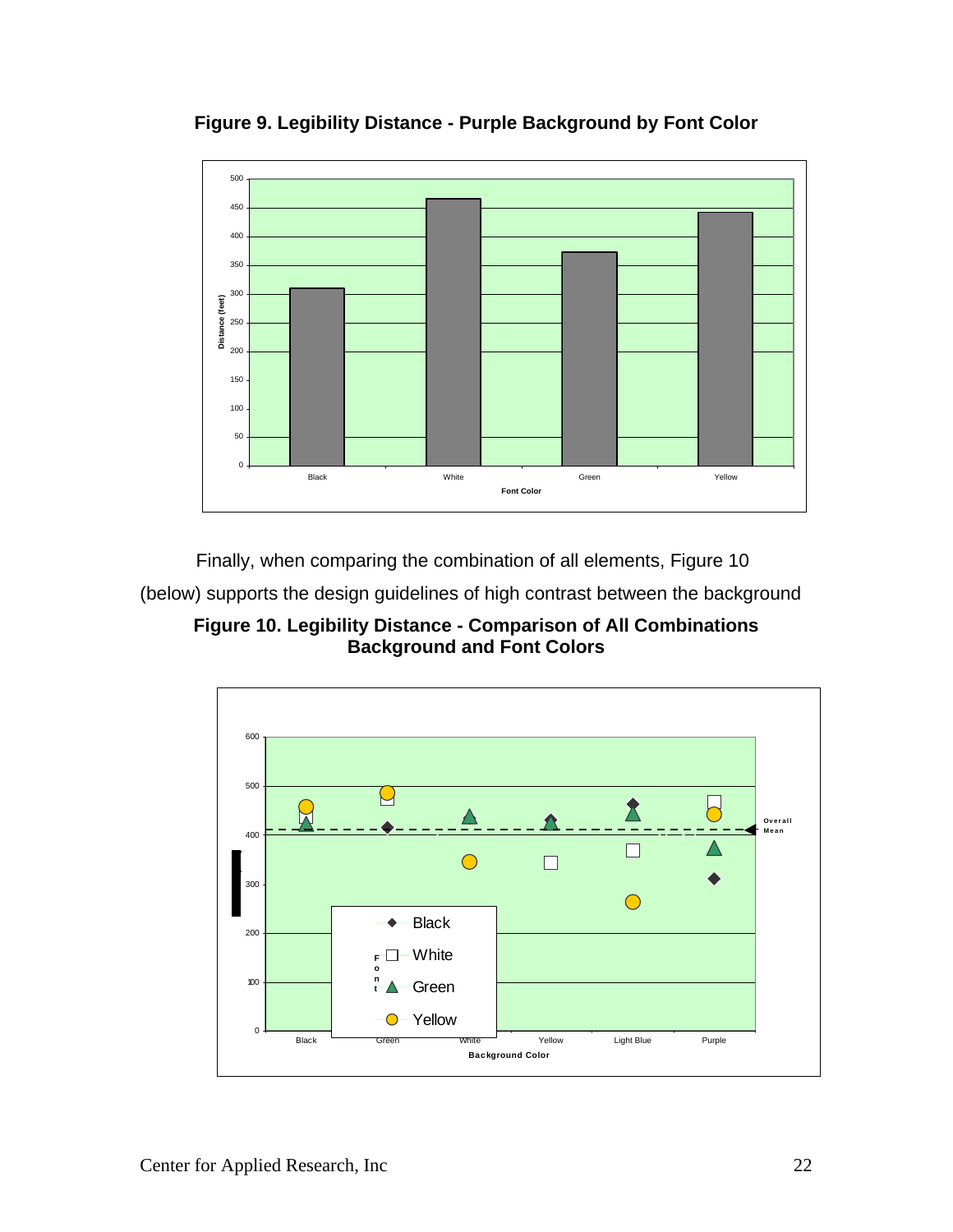<span id="page-29-0"></span>color and the font color. Those signs with the highest contrasting elements obtained distances significantly higher than those with low contrast and reinforce the current design convention of a white colored font on a green background.

 Also of interest is that a comparison by age showed that older subjects' responses showed a significantly shorter legibility distance,  $t(1) = 88.6$ ,  $p < .0001$ . The overall difference between the older and younger groups was approximately 10 %. The older subjects were able to read the signs at 4,608 feet while younger subjects averaged 5,154 feet. These results were relatively constant over all background and font colors.

This finding is consistent with other studies and might indicate that older drivers may require more frequent signage to insure they are guided to the correct lanes further downstream. This recommendation would, of course, help all drivers.

#### **Legibility Distance - Pictographs**

 When considering legibility distance for reading the pictographs, the pictograph design itself, the underlay color, and the sign's background color were all assessed. These elements were seen as most critical to alert drivers, especially non-locals to an upcoming toll plaza and ETC lanes. It is important to remember that all pictographs in this experiment were purple, therefore, the only factor under consideration for this element was the design.

 Analysis of these variables found all to be significant factors related to the legibility distance. Analyses of variance yielded the following results; Background color – t(5)=23.42, p< .0001; Underlay color – t(5) = 37.36, p< .0001; and Pictograph  $t(5) = 87.44$ ,  $p < .0001$ . Tables 6, 7, and 8 summarize the legibility distances for the background, underlay, and pictographs.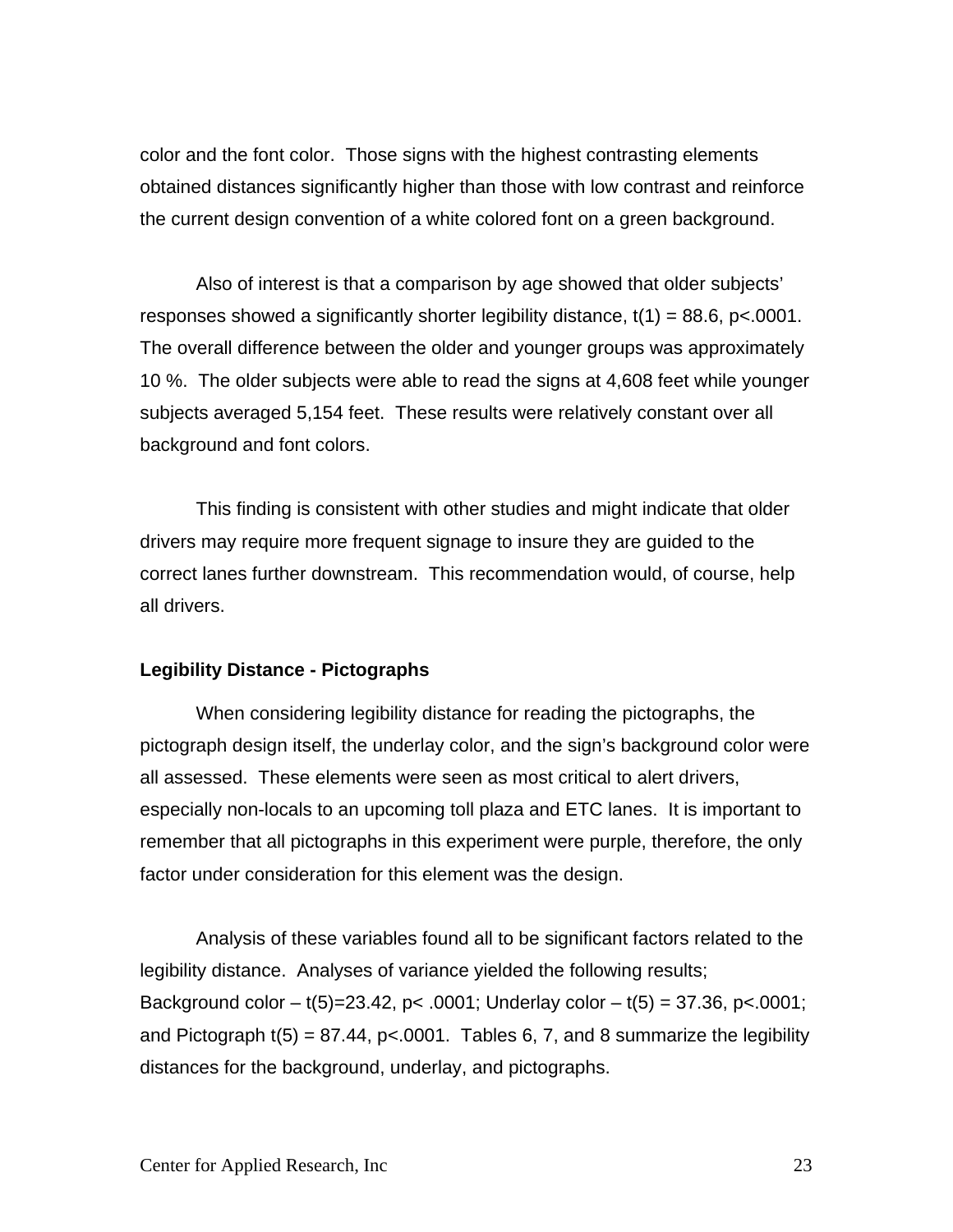| <b>Background Color</b> | <b>Mean Legibility Distance</b> | <b>Standard Deviation</b> |
|-------------------------|---------------------------------|---------------------------|
| <b>Black</b>            | 188                             | 88                        |
| Green                   | 217                             | 112                       |
| White                   | 166                             | 105                       |
| Yellow                  | 183                             | 90                        |
| <b>Blue</b>             | 178                             | 99                        |
| Purple                  | 194                             | 99                        |

**Table 6. Pictograph Legibility Distance - Background Color** 

 As shown, again, the green background color yielded the farthest legibility distance measurements, similar to the results of the guidance information. This lends further support to the current common practice of using green as the background color. However, dark colored signs, such as purple and black also fared well.

| <b>Underlay Color</b> | <b>Mean Legibility Distance</b> | <b>Standard Deviation</b> |
|-----------------------|---------------------------------|---------------------------|
| <b>Black</b>          | 159                             | 99                        |
| Green                 | 165                             | 81                        |
| White                 | 213                             | 101                       |
| Yellow                | 203                             | 102                       |
| <b>Blue</b>           | 210                             | 107                       |

**Table 7. Pictograph Legibility Distance - Underlay Color** 

 Owing to the dark (purple) color of the pictograph, the underlay colors shown as most effective were those that were lighter and have a high contrast to purple. The most effective were white, light blue, and yellow. Conversely, black and green yielded significantly lower distances. Purple was not included in this analysis since a purple underlay with a purple pictograph would be viewed as a blank purple field.

 Finally, as shown in Table 9, subjects were able to read the EZ TAG pictograph at a much longer distance than any of the other alternatives. This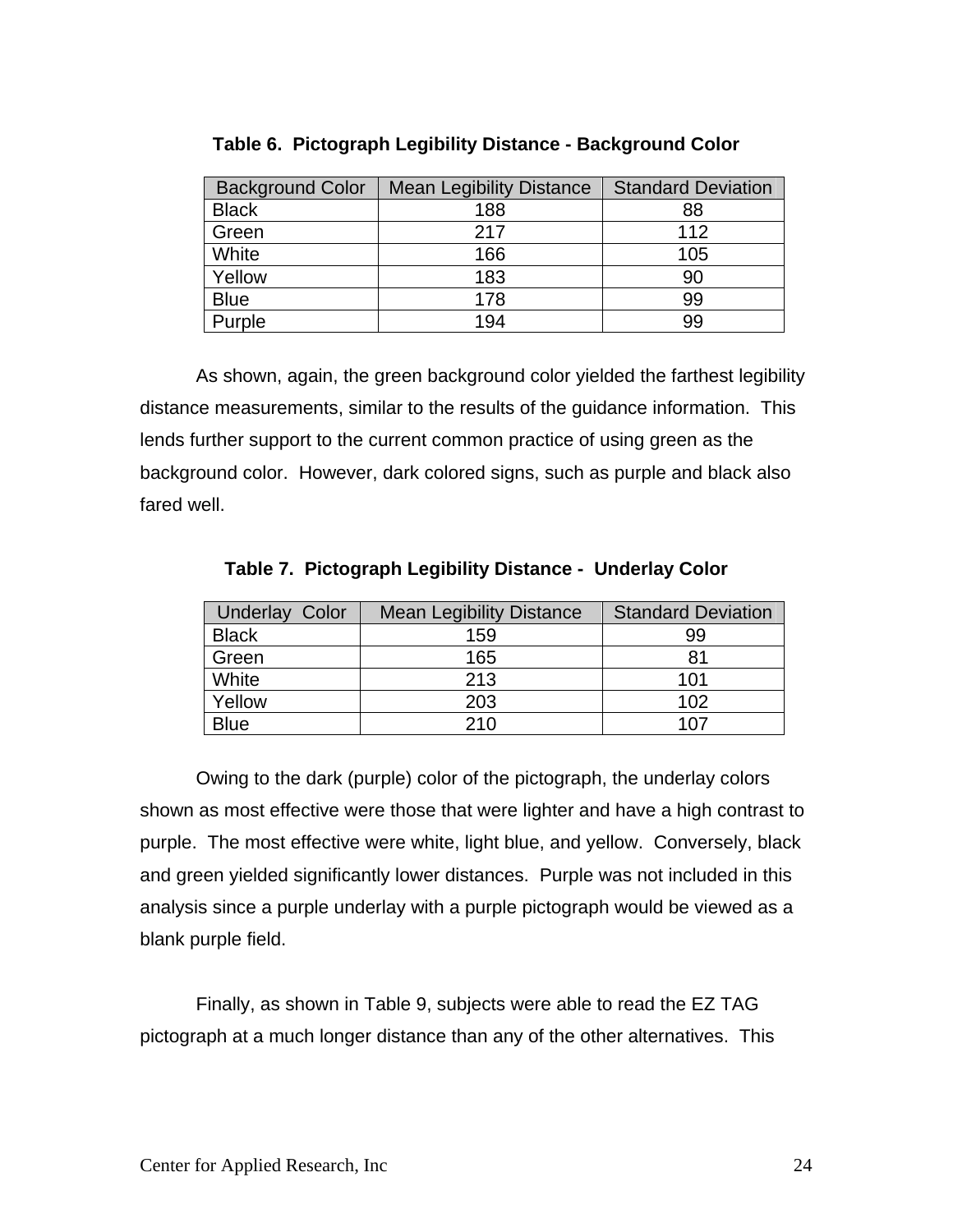| Pictograph | <b>Mean Legibility Distance</b> | <b>Standard Deviation</b> |
|------------|---------------------------------|---------------------------|
| EZ TAG     | 268                             | 117                       |
| E-ZPass    | 178                             | 98                        |
| FasTrak    | 157                             | 70                        |
| I-Pass     | 193                             | oσ                        |

|  |  | Table 8.  Pictograph Legibility Distance – Pictograph Type |  |
|--|--|------------------------------------------------------------|--|
|  |  |                                                            |  |

finding may be due to the relative simplicity of the design, since it is just text, as well as to the relatively high ratio of the pictograph to the underlay color. The EZ TAG pictograph has relatively more "empty" space that helps to separate the figure from ground (i.e., the pictograph from its background color). The designs of E-ZPass and I-Pass are more stylized, and appear to take longer to process. Similarly, the FasTrak logo also contains more design elements.

 Focusing on the underlay/pictograph combinations, Table 10 summarizes the legibility distances for each and is followed by a series of figures that shows the relationships between the two elements.

| Pictograph | <b>Underlay Color</b> |       |       |        |             |
|------------|-----------------------|-------|-------|--------|-------------|
|            | <b>Black</b>          | Green | White | Yellow | <b>Blue</b> |
| EZ TAG     | 202                   | 210   | 282   | 295    | 326         |
| E-ZPass    | 137                   | 158   | 216   | 199    | 175         |
| Fast-Trak  | 124                   | 146   | 188   | 176    | 162         |
| I-Pass     | 150                   | 186   | 188   | 193    | 202         |

**Table 9. Pictograph Legibility Distance - Underlay Color and Pictograph** 

As shown, distances for EZ-TAG were greater than for any other pictograph, even when compared across all underlay colors. This was especially apparent for the lighter colors (with greater contrast) such as blue, yellow, and white. In fact, a light blue underlay paired with the purple pictograph yielded legibility distances of between 40% and over 100% better than the other pictographs. Also of note, is the relatively high distance of EZ-TAG even with a black (low contrast) background color.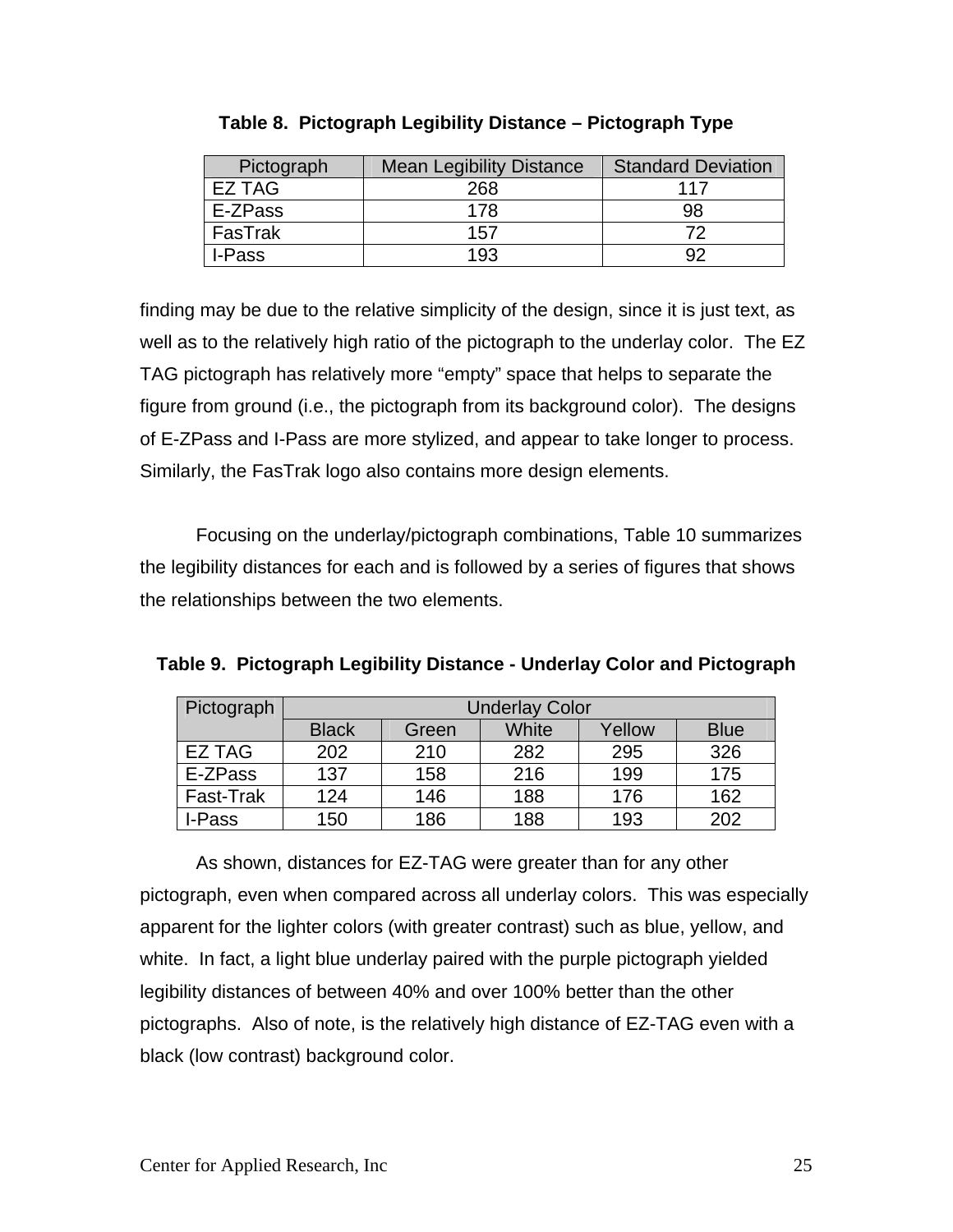

**Figure 11. EZ-TAG by Underlay Color**

**Figure 12. E-ZPass by Underlay Color** 

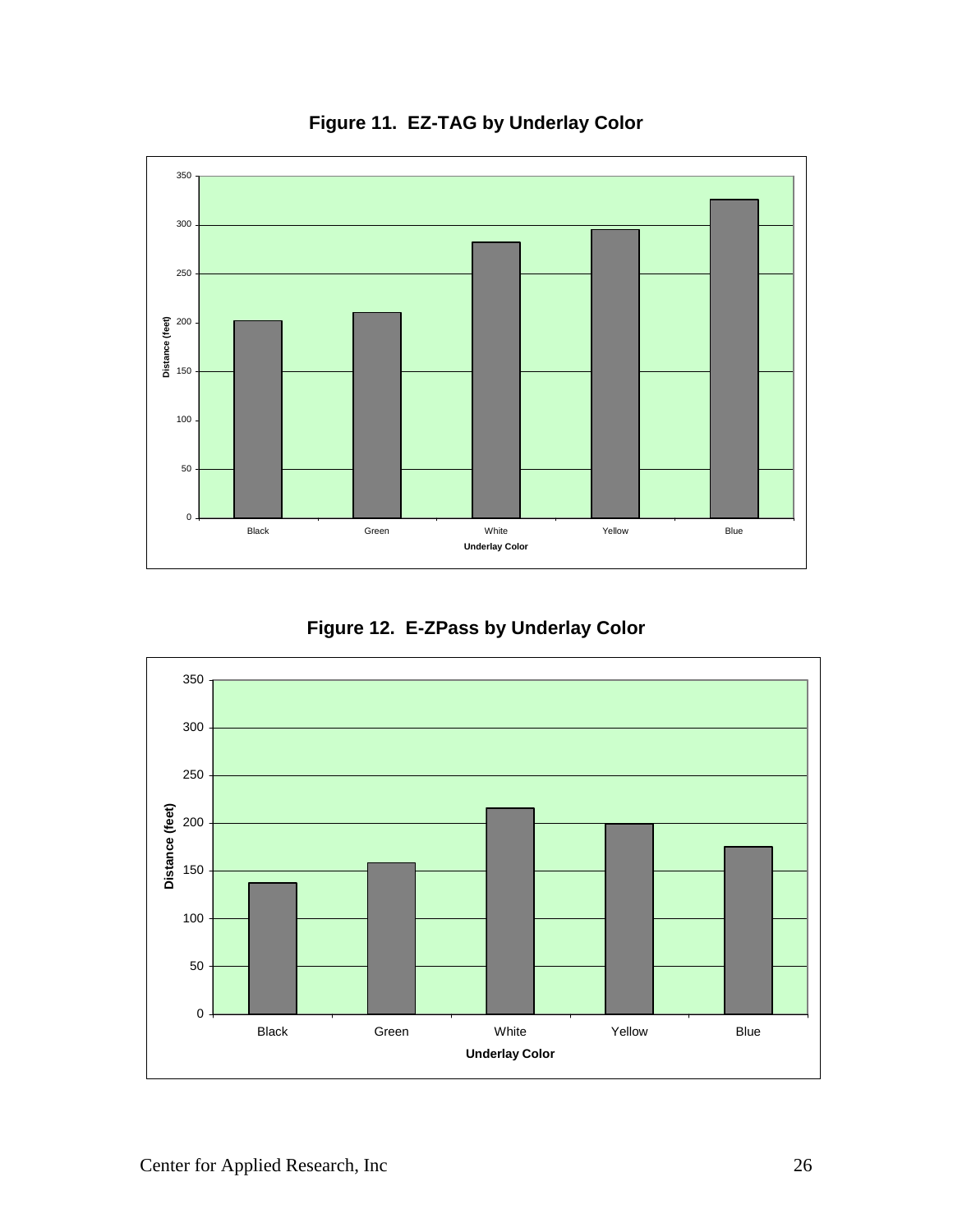

**Figure 13. FasTrak by Underlay Color** 



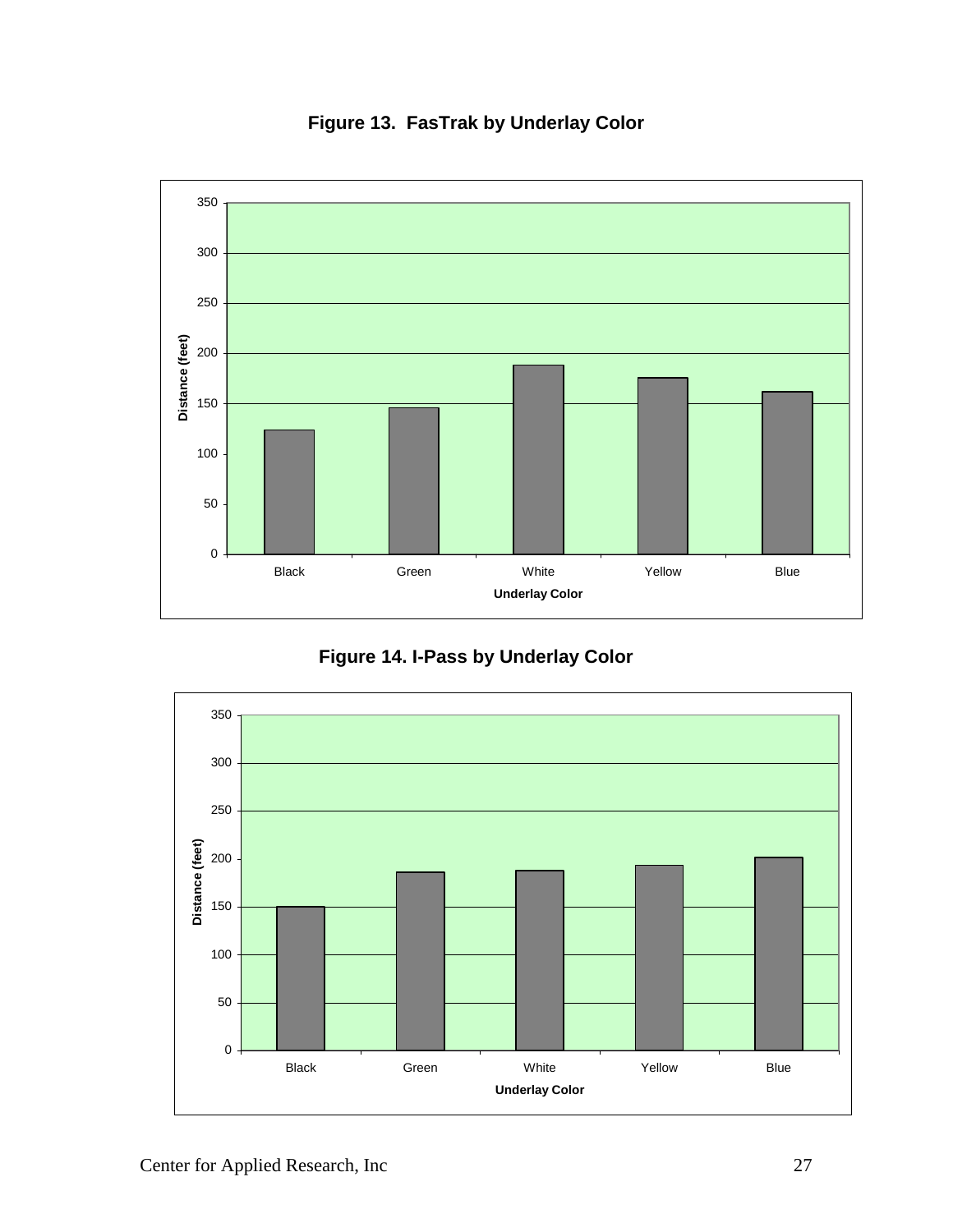The following chart depicts the combination of all pictographs with underlay colors and demonstrates the significantly longer distances obtained with





the EZ TAG pictograph. This generally supports the view that "the simpler the better," when considering the designs to be used on toll roads.

In addition, similar to the analysis on background color and font, significant differences were also found for pictograph legibility distance between the older and younger subjects (t(1) = 84.6, p<.0001). The magnitude of the difference was even more striking with a difference of almost 20% between overall legibility distance (across all underlay colors and pictographs). These differences were most apparent with the E-ZPass, I-Pass, and FastTrak pictographs, though still evident with the EZ TAG pictograph.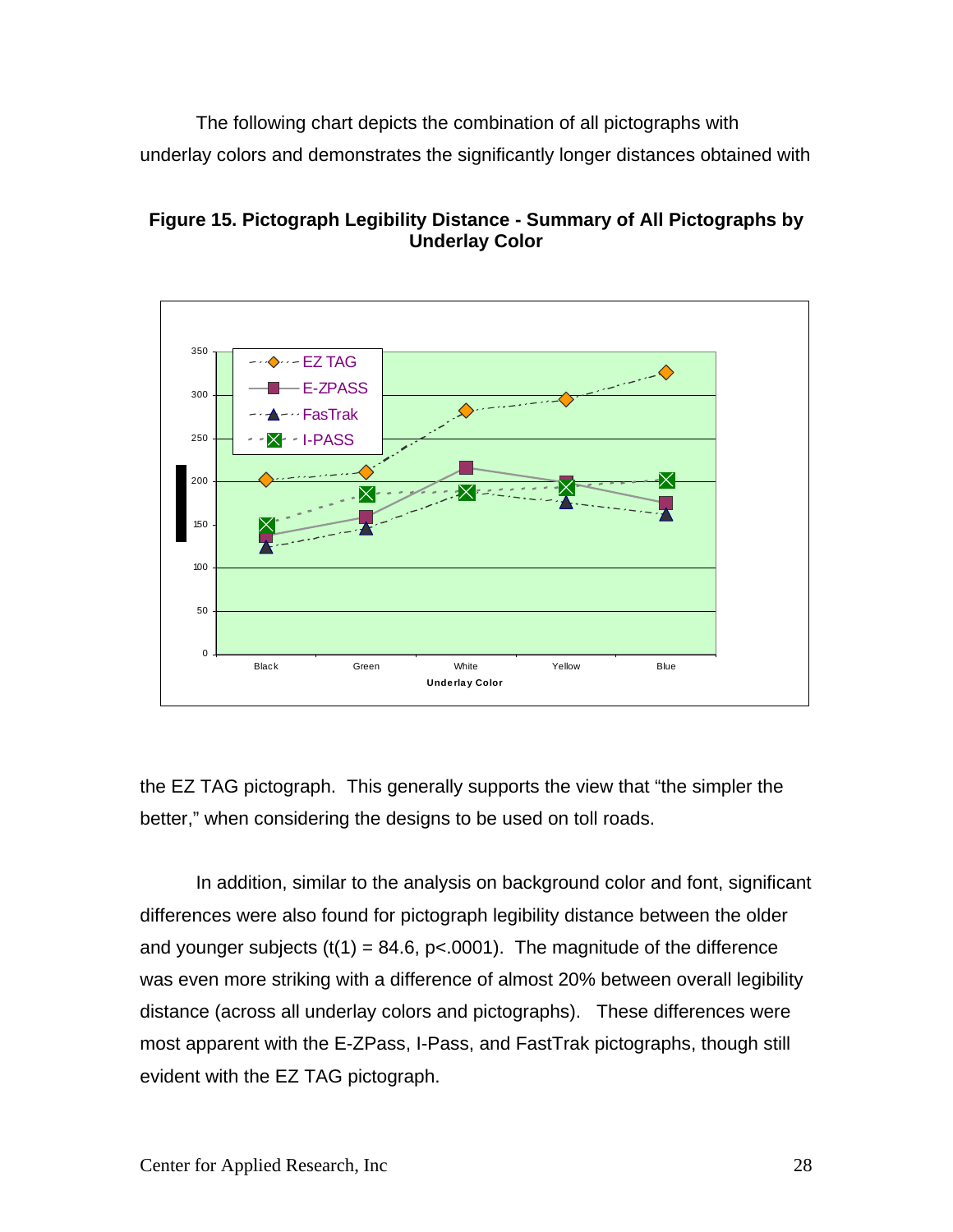#### **6. CONCLUSIONS and RECOMMENDATIONS**

<span id="page-35-0"></span> This experiment was conducted to help determine general design guidelines to be used when considering signage on toll roads that support electronic toll collection (ETC). Six different background colors were used in combination with four font colors, and four toll road ETC pictographs currently in use.

Consistent with current guidance signing practices, the green background sign with a white font was shown to have significantly long legibility distances for the guidance information. Other combinations that also showed high contrast such as purple and black backgrounds with white or yellow fonts also obtained long distances but, when considering current practices and guidelines, would not warrant implementation.

Similar to the background and font color combinations, the color that is under the toll road pictograph (underlay) and the pictograph design also appear to significantly effect legibility distance. Subject's responses to the different pictograph designs showed that the EZ TAG pictograph could be read from a significantly farther distance than the others tested (E-ZPass, I-Pass, and FastTrak). This was interpreted as being due to its relative simplicity and ratio of figure to ground, especially when compared to light colored underlay colors (though this pictograph performed much better with all underlay colors).

Finally, consistent with other research involving older drivers, the older subjects obtained significantly longer legibility (though not detection) distances than their younger counterparts. Overall differences ranged from approximately 10% for the guidance information legibility distance to approximately 20% for the pictograph legibility distance. The differences were consistent across combinations of colors and elements.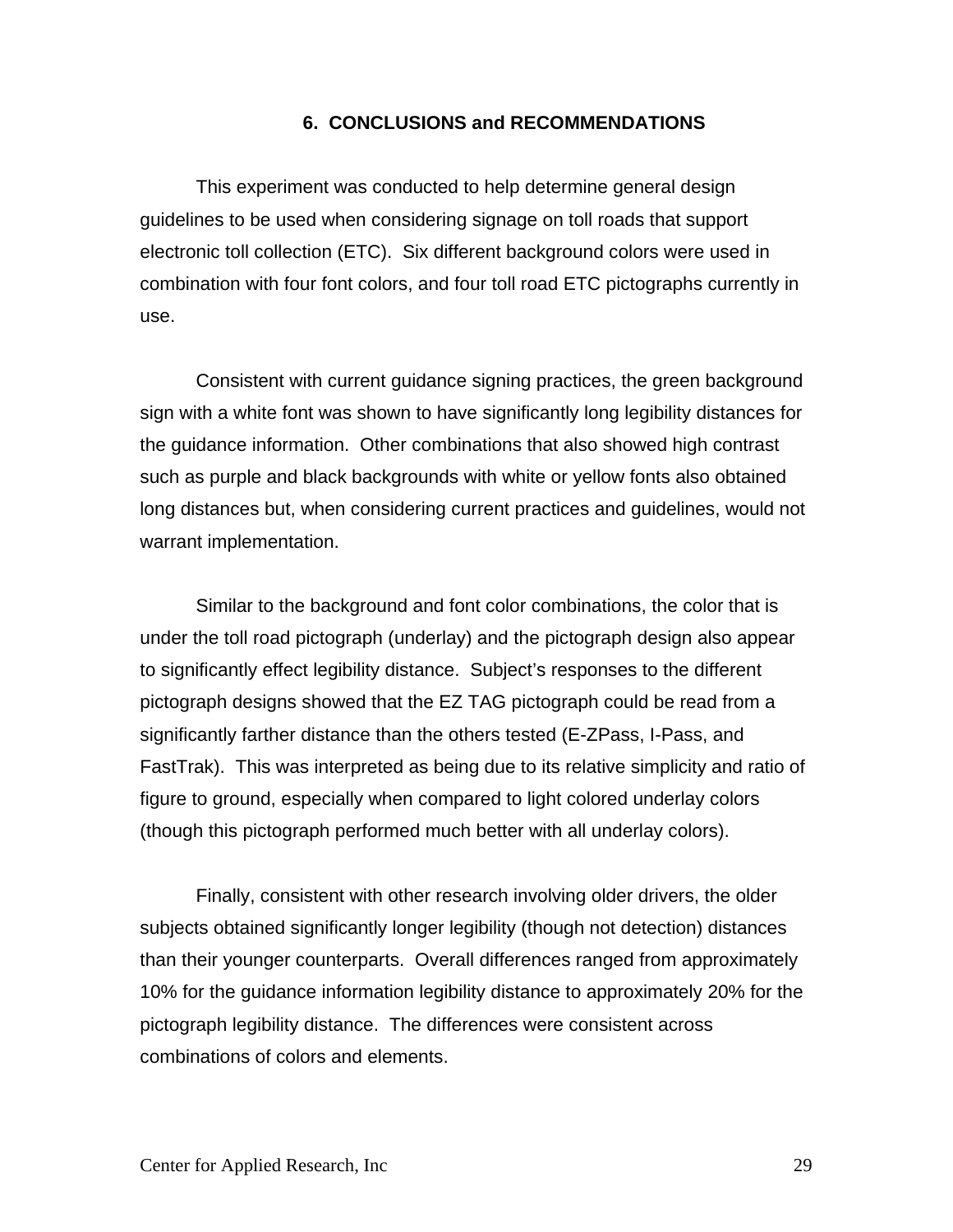Based on these results, the following recommendations are offered : (assuming the pictographs remain purple, as tested in this study)

- Green is the established guidance sign color. Its effectiveness in this study shows it should be retained and the font color should remain white.
- **Purple as "the" pictograph color appears to be a good choice but only if** its underlay is a highly contrasting color such as white or green or as shown in this study - light blue.
- This study shows there is some evidence that "more stylized" pictographs can be difficult to read, especially at farther distances and for drivers who may be new to the toll facility. It is recommended that to help drivers read these, the type of design be carefully considered, especially to allow a high underlay to pictograph ratio or to simplify the new pictographs, when possible.
- Finally, the research supports other research showing older drivers need more time to perceive and process information. This information should be considered for guidelines on sign placement and frequency along toll roads.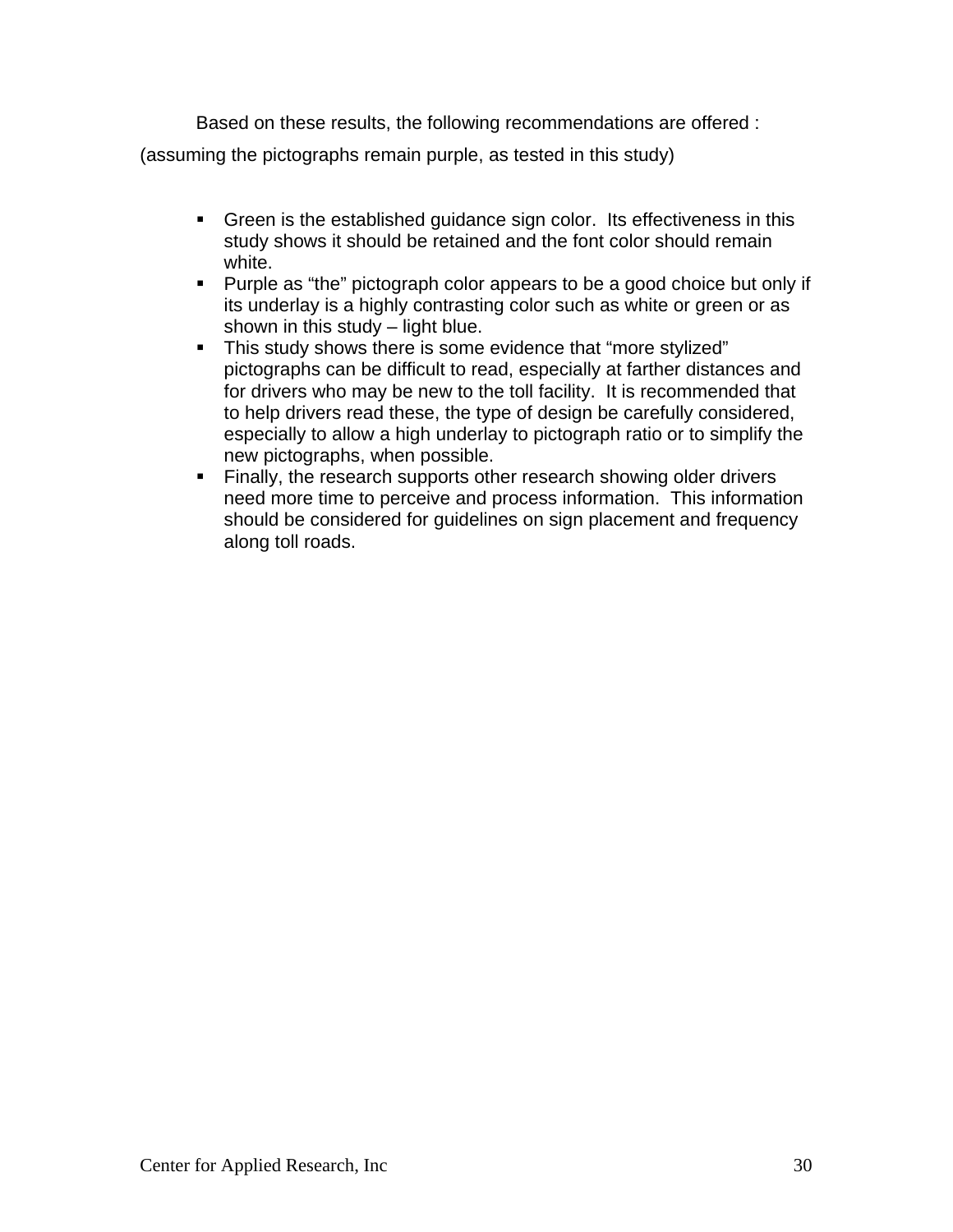#### **References**

<span id="page-37-0"></span>Chao, X. (2002) Design and evaluation of toll plaza systems. Department of Industrial and Manufacturing Engineering, New Jersey Institute of Technology.

Katz, B. Personal communication, October, 2004.

Personal communication, Conference Call with Mr. Scott Wainwright and Mr. Fred Ranck (FHWA), December 29, 2003.

Public Law 105-178, (1998). Transportation Equity Act for the  $21<sup>st</sup>$  Century, United States of America, June 9.

Stammer, R.E., Jr. and McDonald, D.R. Jr. Tollway sign and pavement markings – recommended design guidelines. *Transportation Quarterly*, Volume 54, No. 3, Summer 2000 (67-84).

U.S. Department of Transportation, Federal Highway Administration (2001). Guidelines and Recommendations: To Accommodate Older Drivers and Pedestrians. FHWA Publication No. FHWA-RD-01-051.

U.S. Department of Transportation, ITS/Joint Program Office website <http://itsdeployment2.ed.ornl.gov/its2002/default.asp>

U.S. Department of Transportation, Federal Highway Administration, *Manual on Uniform Traffic Control Devices for Streets and Highways, 2003 Edition, Including Revision 1 dated November 2004, Part 2 – Signs.* Available at http://mutcd.fhwa.dot.gov/pdfs/2003r1/Ch2A.pdf

The Washington Post (2003) Dr. Gridlock, November 9, Section C, Page 2.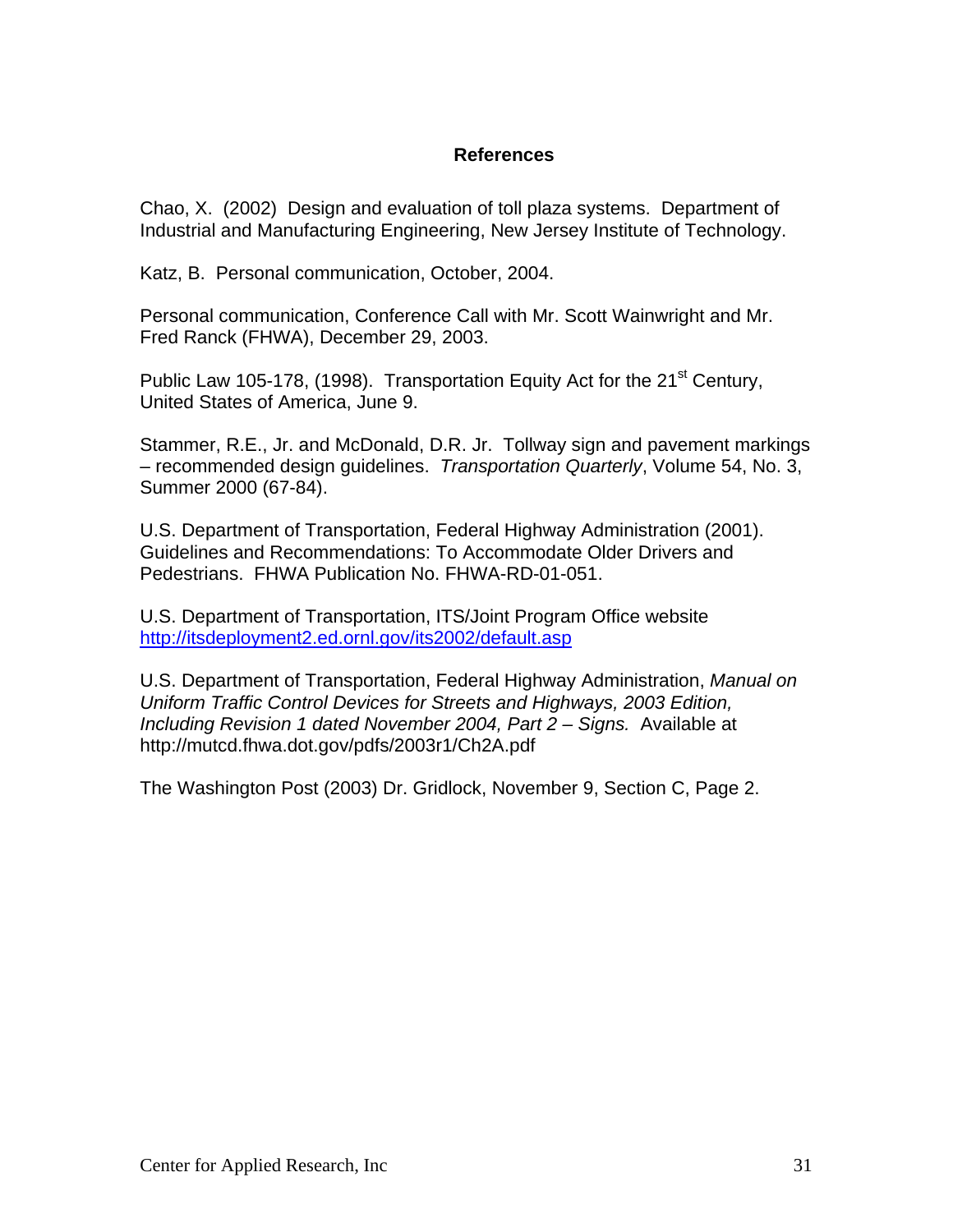<span id="page-38-0"></span>**Appendix A – Sample Signs from Toll Roads**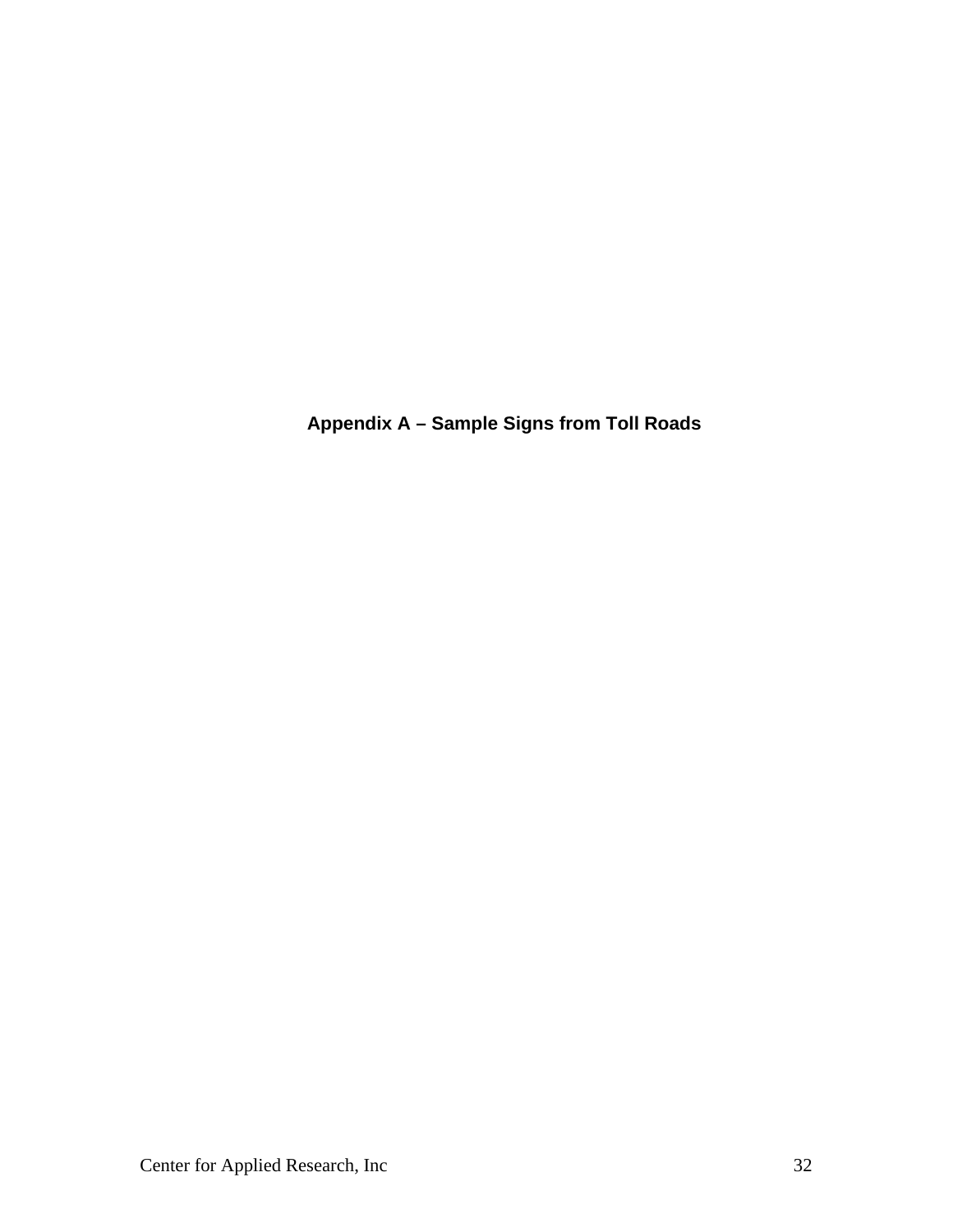

E-ZPass – New York/New Jersey



E-ZPass – West Virginia



E-ZPass - Maryland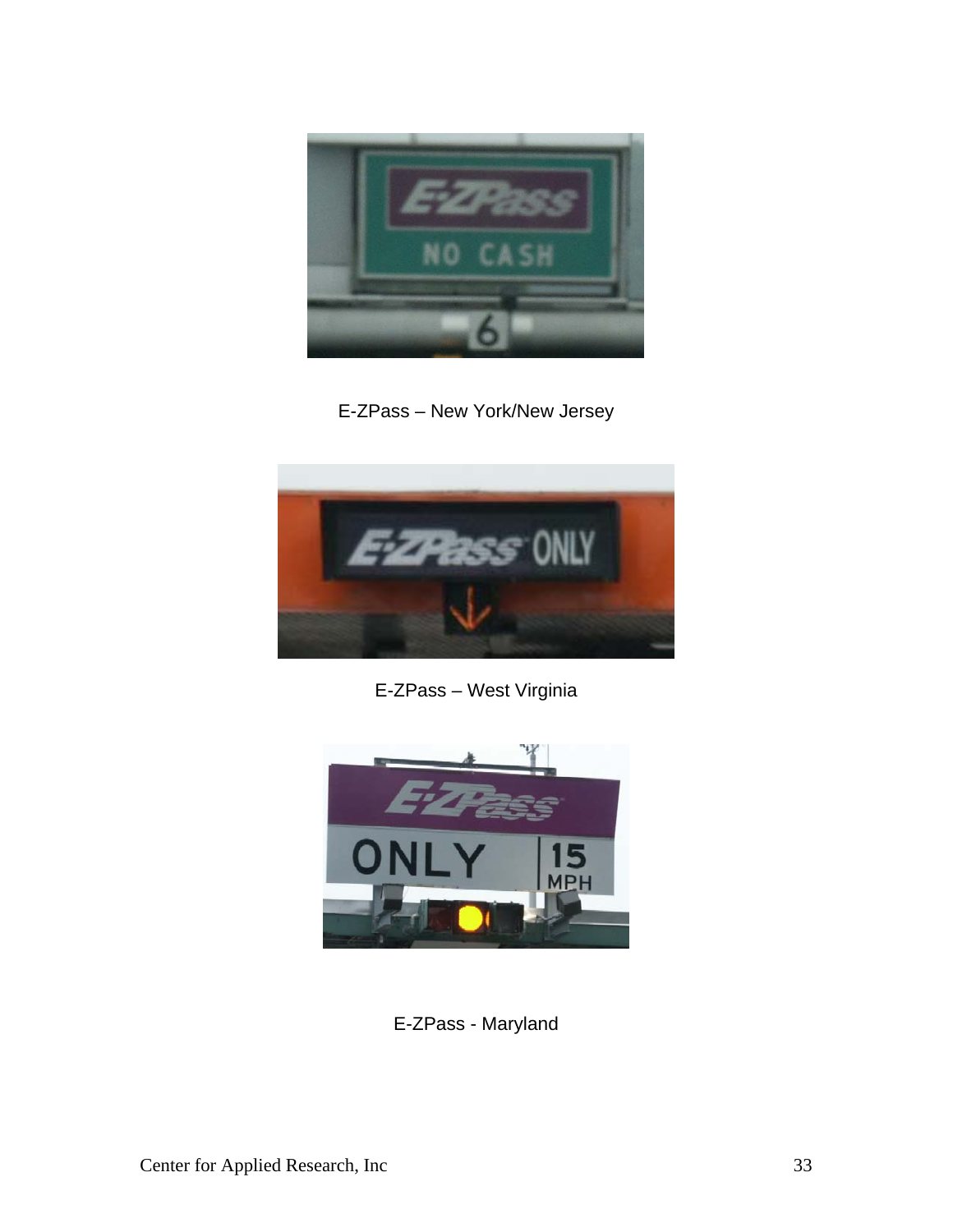

## Palmetto Pass – South Carolina



EZ TAG - Texas



FasTrak - California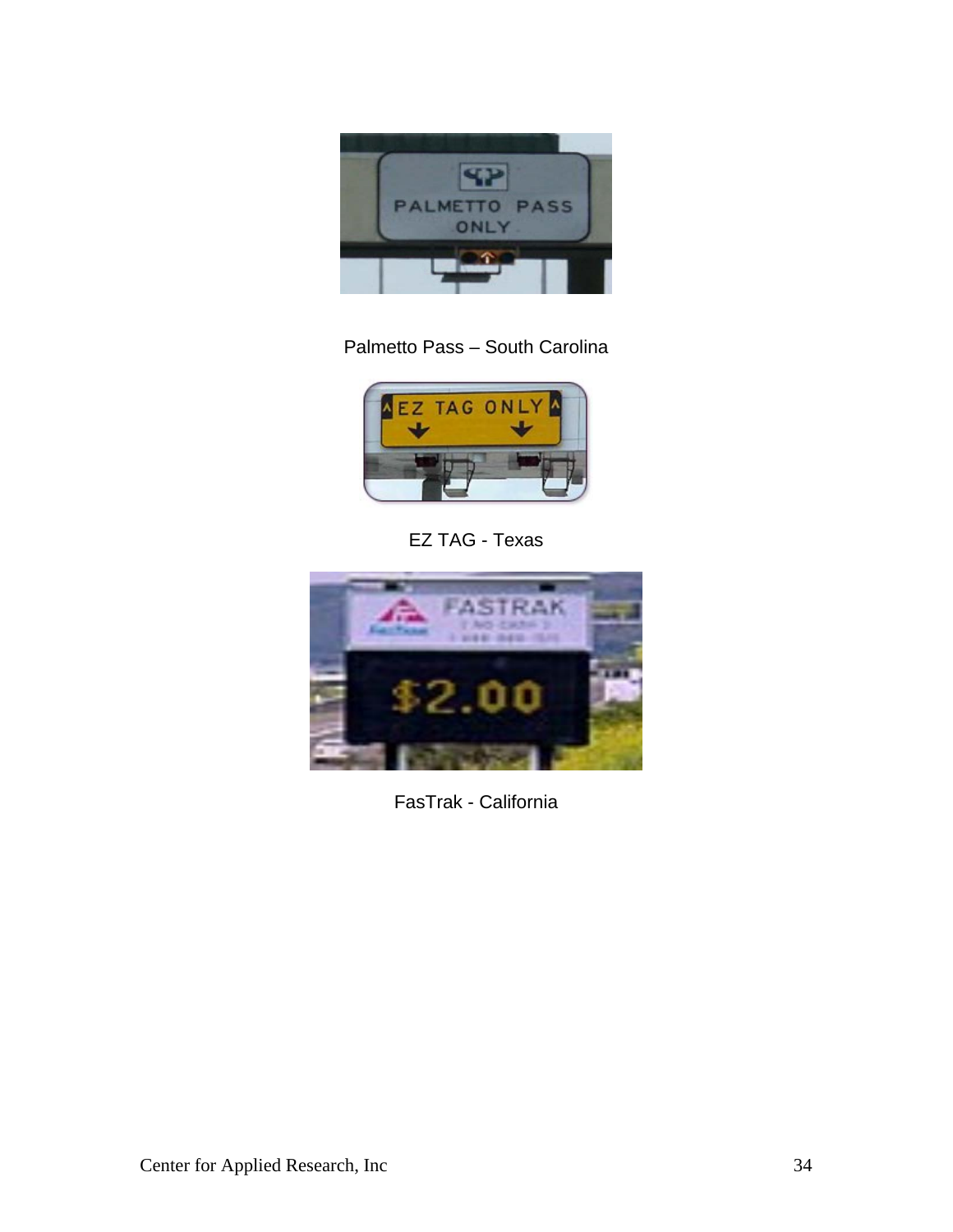

I-Pass - Illinois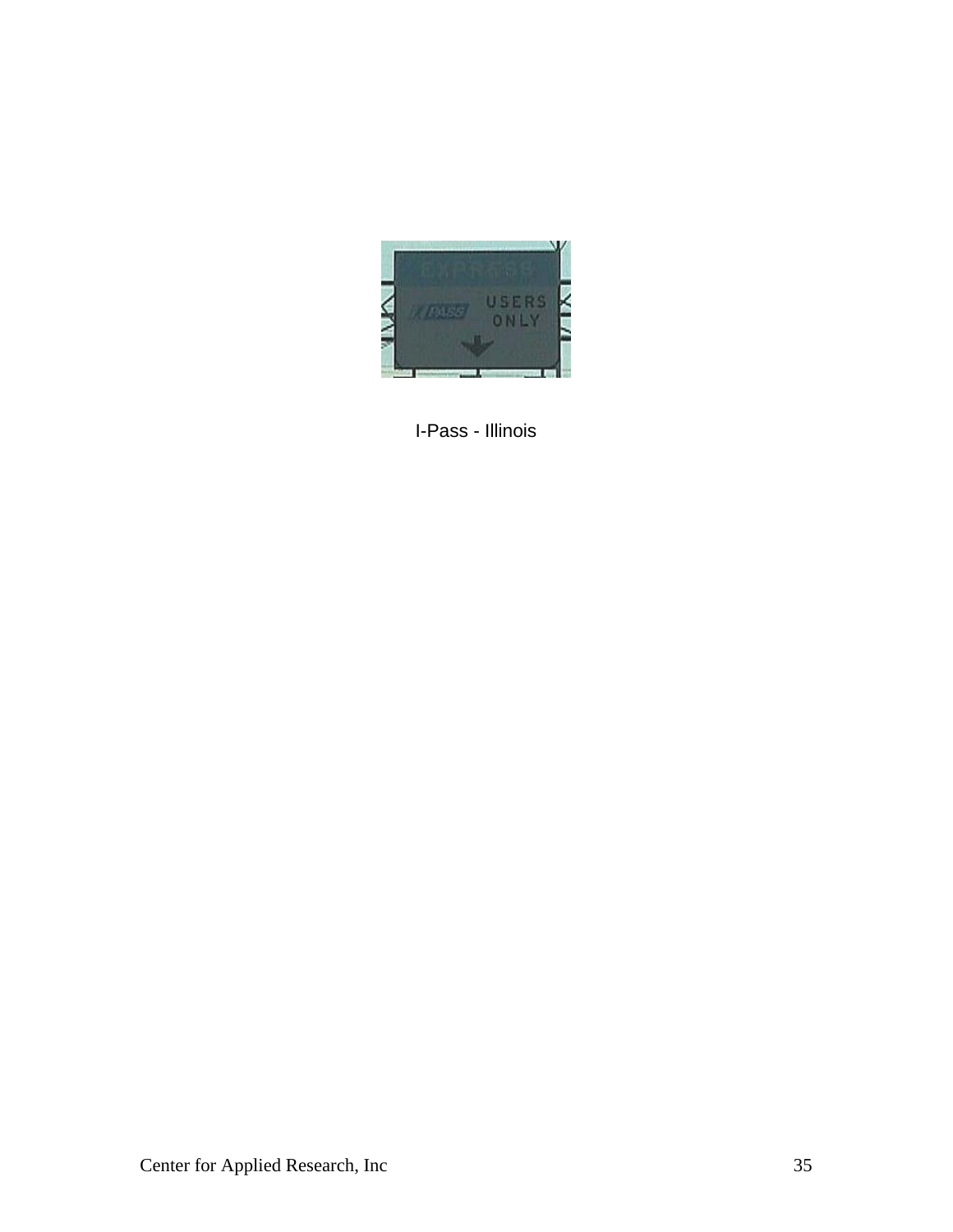<span id="page-42-0"></span>**Appendix B – Examples of Experimental Stimuli Signs**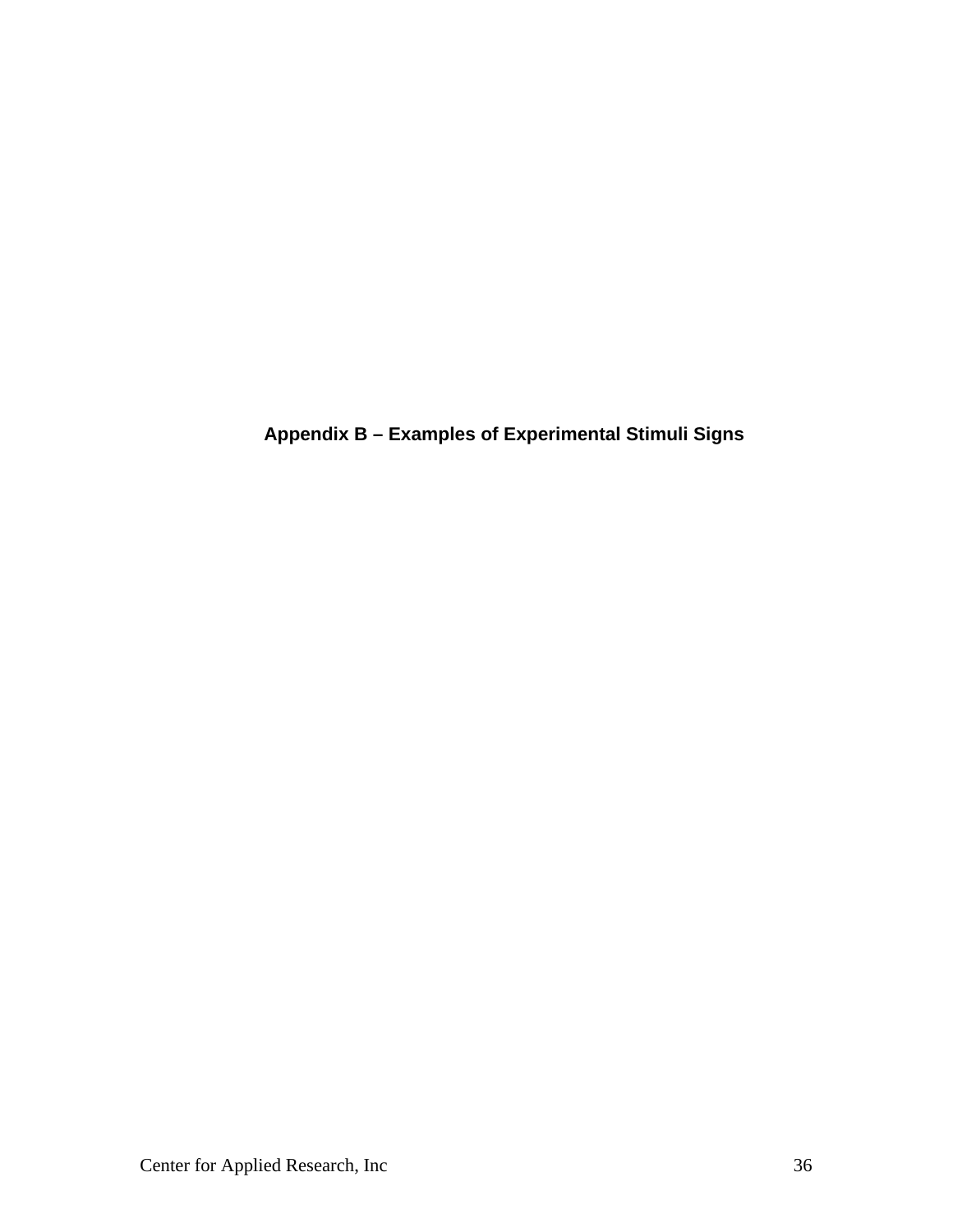



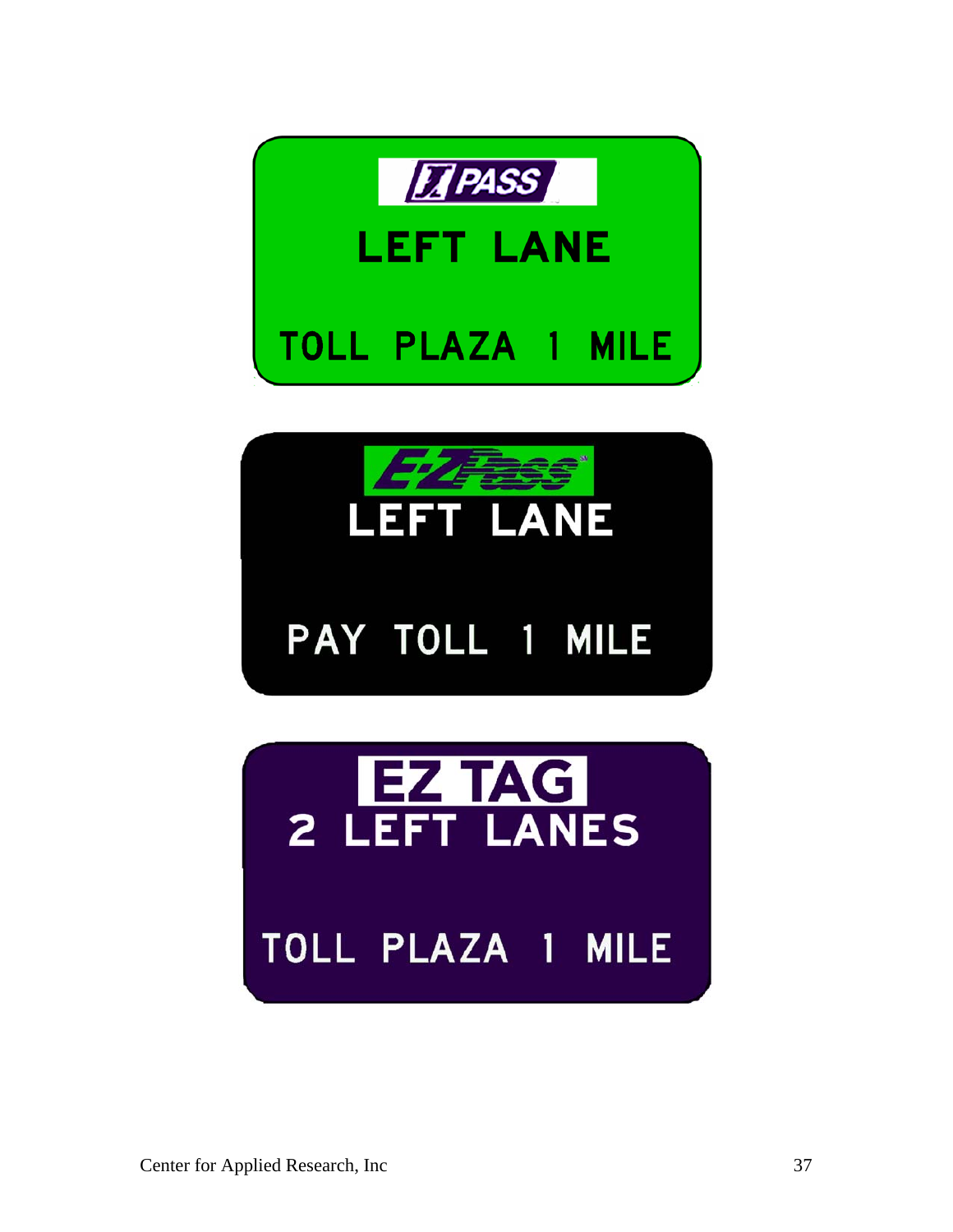

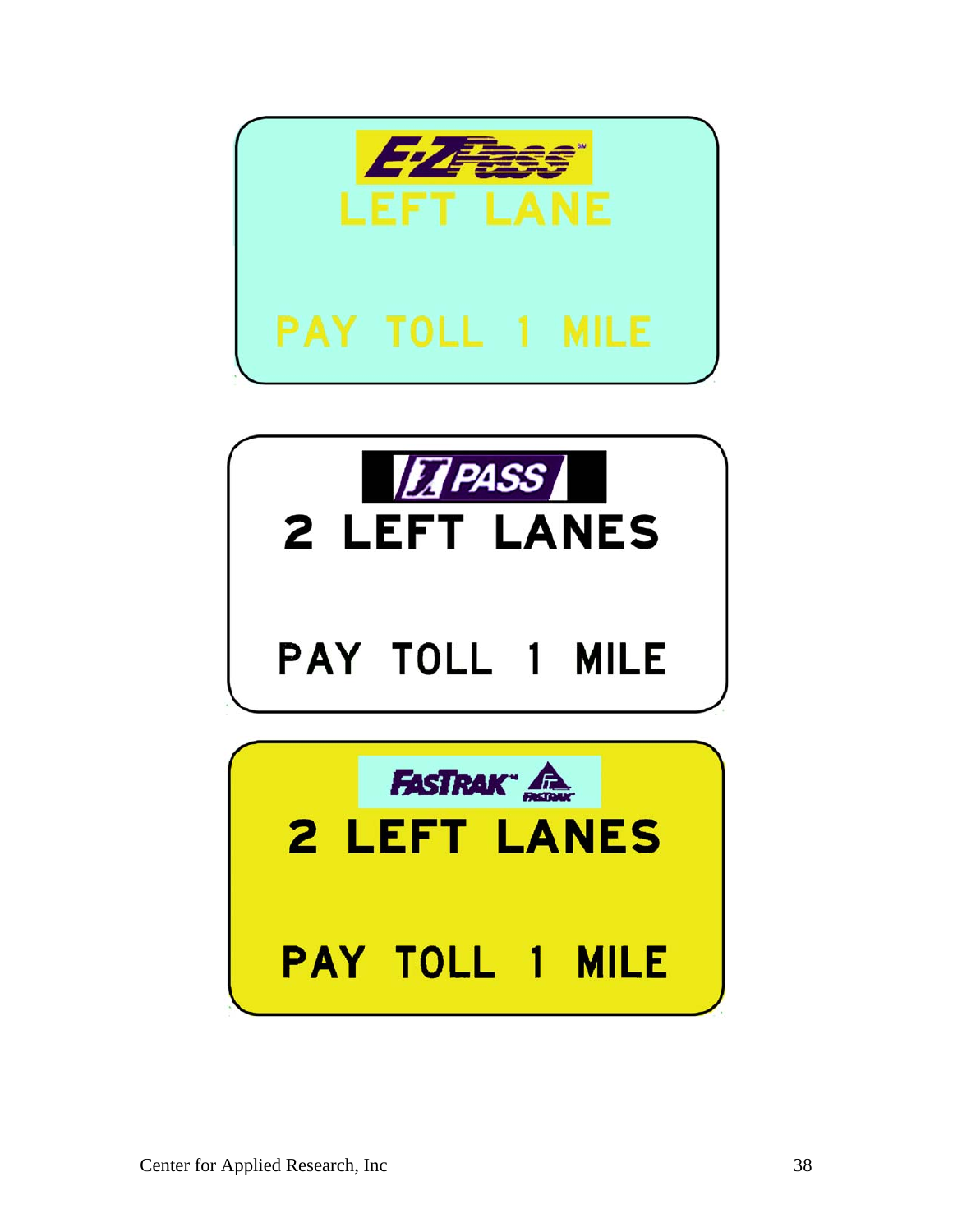<span id="page-45-0"></span>**Appendix C – Example of Voltage to Distance Conversion**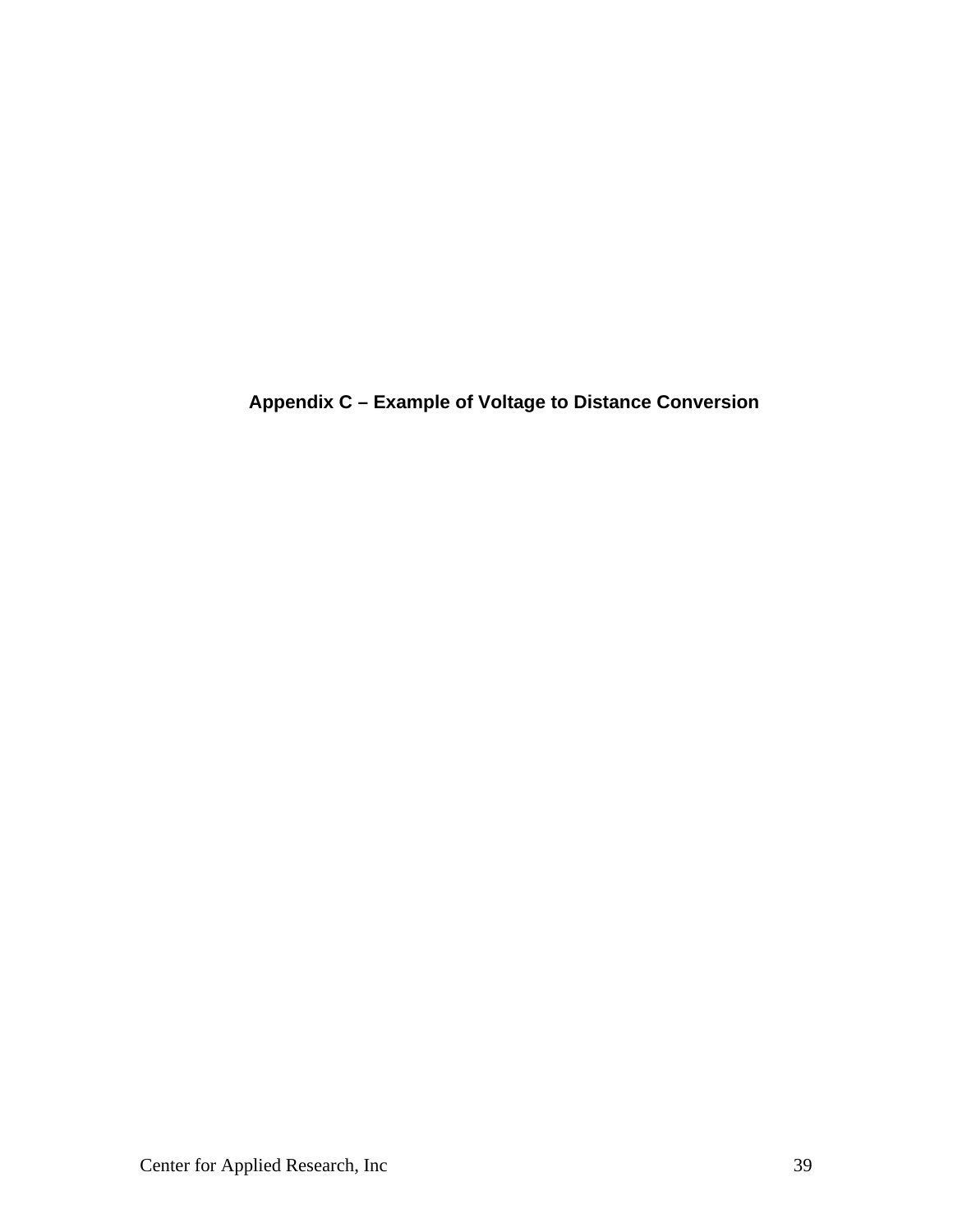#### Conversion of Voltages to Distance in the SIGNSIM

The overall relationship of determining the actual distances of signs displayed in the SIGNSIM based on a known actual height of the sign, simulated distance, and voltage is based on the concept of similar triangles as shown in the following figure. The actual height of the sign is a known value and the simulated distance is the distance between the participant's eye and the screen, in this case the distance was 114 inches.



The similar triangles produced in the figure gives the relationship for determining the actual distance of the sign as:

> *ActualHeight*  $SimulatedDis$   $\tan ce$ <br> $\overline{A}ctualDis$   $\tan ce$ <br> $\overline{A}ctualHeight$ *ActualDis ce*

#### which can be converted to

```
SimulatedHeight
\textit{ActualDis} \tan ce = \frac{\textit{SimulatedDis}}{\textit{Circ}(1)} \tan ce \times \textit{ActualDis} \tan ce
```
The next step was to determine what the simulated height of the sign was on the screen given various voltage readings from the SIGNSIM controller. The SIGNSIM zoom function for varying the size of the sign works using a servo motor where voltages are fed into the zoom lens and then the size of the sign is increased.

By recording the voltages and measuring the height of the sign, the simulated height can be used to determine the actual distance using a regression equation with a fourth degree polynomial. The following equation was used to determine actual distances from voltages and produced an  $R^2$  value of 0.9995 using an actual height of 4 feet.

```
Distance = 4.796(Voltage<sup>4</sup>) - 48.192(Voltage<sup>3</sup>) + 212.65(Voltage<sup>2</sup>) - 273.09(Voltage) + 432.43
```